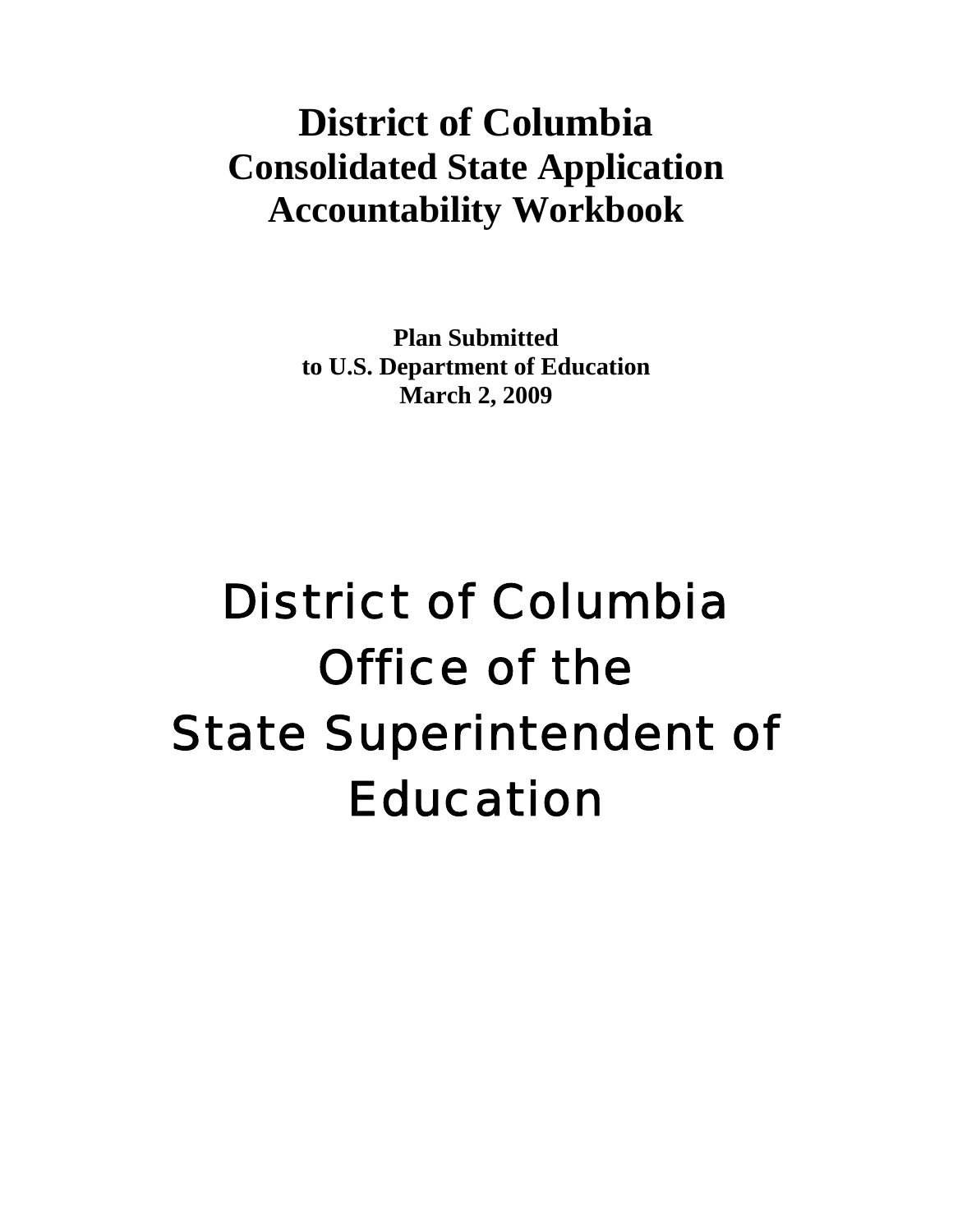# **PART I: Summary of Required Elements for State Accountability Systems**

The District of Columbia's Consolidated State Accountability Workbook submitted on May 1, 2003 and revised in June 2003, August 2006, February 2008, and February 2009 details the policies and procedures relating to the educational assessment and accountability policies of the District of Columbia. It includes the development, implementation and monitoring of a comprehensive accountability system for all public schools in the District of Columbia, including those in the District's geographic LEA, the District of Columbia Public Schools, and public charter schools.

All students are held to the same challenging academic standards and participate in a State assessment aligned to the State academic standards. Assessment data are made public to inform parents and community members about student achievement by school, Local Education Agency (LEA), and the State Education Agency (SEA). The Workbook complies with all local and federal requirements and regulations associated with the No Child Left Behind Act of 2001 (NCLB). Federal Guidance published by the U.S. Department of Education on the critical elements of an assessment system can be found at http://www.ed.gov/policy/elsec/guid/saaprguidance.doc.

|                           | Principle 1: All Schools |                                                                                                                                              |  |  |  |  |  |  |  |  |  |
|---------------------------|--------------------------|----------------------------------------------------------------------------------------------------------------------------------------------|--|--|--|--|--|--|--|--|--|
| ${\bf F}$                 | 1.1                      | The accountability system includes all public schools and LEAs in the state.                                                                 |  |  |  |  |  |  |  |  |  |
| $\mathbf F$               | 1.2                      | The accountability system holds all schools and campuses to the same criteria.                                                               |  |  |  |  |  |  |  |  |  |
| $\rm F$                   | 1.3                      | The accountability system aligns the District's academic achievement standards, academic content<br>standards and assessments.               |  |  |  |  |  |  |  |  |  |
| $\boldsymbol{\mathrm{F}}$ | 1.4                      | The accountability system provides information in a timely manner.                                                                           |  |  |  |  |  |  |  |  |  |
| $\boldsymbol{\mathrm{F}}$ | 1.5                      | The accountability system includes report cards.                                                                                             |  |  |  |  |  |  |  |  |  |
| $\boldsymbol{\mathrm{F}}$ | 1.6                      | The accountability system includes rewards and sanctions.                                                                                    |  |  |  |  |  |  |  |  |  |
|                           |                          | Principle 2: All Students                                                                                                                    |  |  |  |  |  |  |  |  |  |
| $\boldsymbol{\mathrm{F}}$ | 2.1                      | The accountability system includes all students.                                                                                             |  |  |  |  |  |  |  |  |  |
| $\mathbf{F}$              | 2.2                      | The accountability system has a consistent definition of full academic year.                                                                 |  |  |  |  |  |  |  |  |  |
| ${\bf F}$                 | 2.3                      | The accountability system properly includes mobile students.                                                                                 |  |  |  |  |  |  |  |  |  |
|                           |                          | Principle 3: Method of AYP Determinations                                                                                                    |  |  |  |  |  |  |  |  |  |
| ${\bf F}$                 | 3.1                      | The accountability system expects all student subgroups, public schools, and LEAs to reach<br>proficiency by 2013-14.                        |  |  |  |  |  |  |  |  |  |
| $\overline{F}$            | 3.2                      | The accountability system has a method for determining whether student subgroups, public schools,<br>and LEAs made adequate yearly progress. |  |  |  |  |  |  |  |  |  |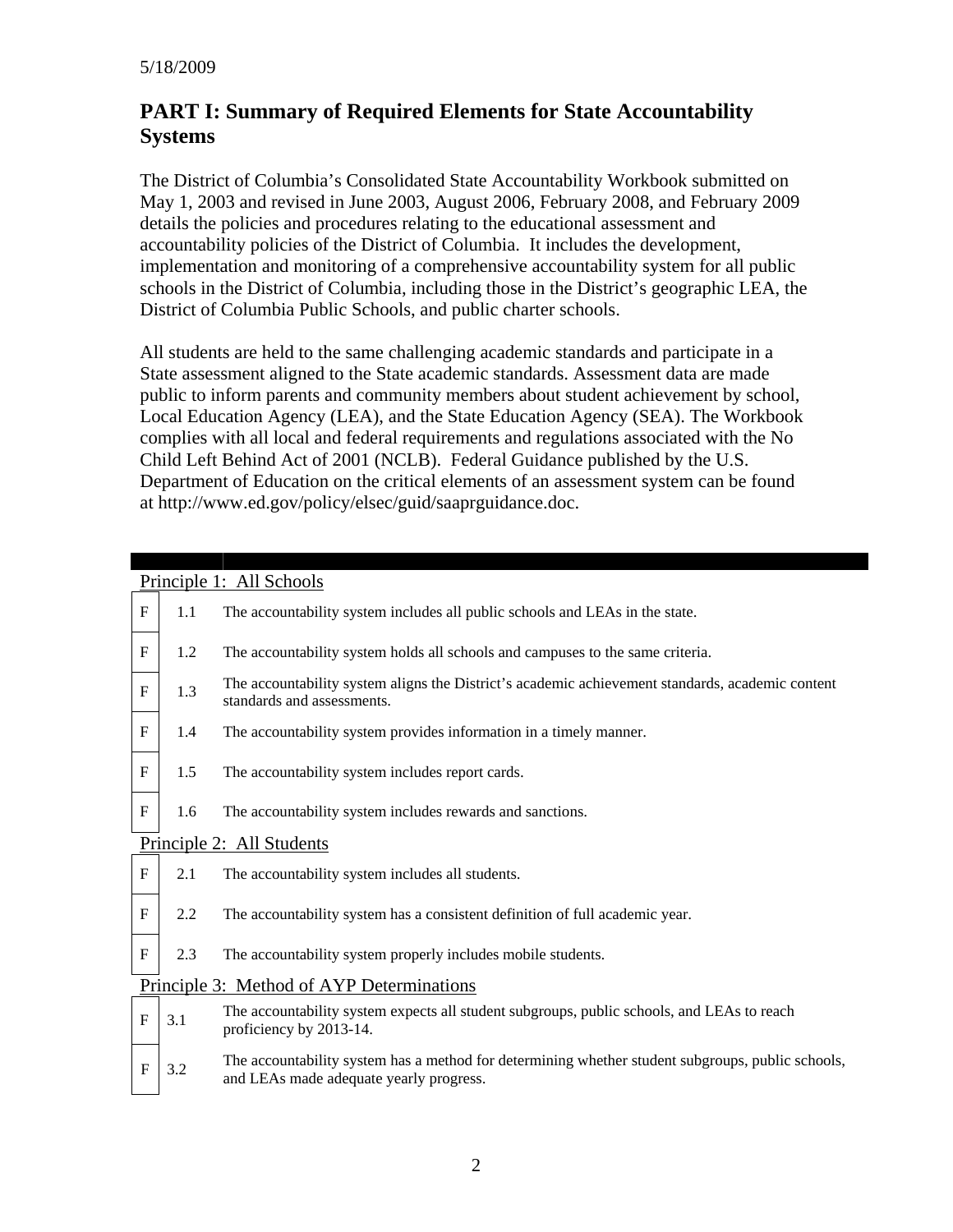#### 5/18/2009

- $F \mid 3.2a$  The accountability system establishes a starting point.
- $F \mid 3.2b$  The accountability system establishes statewide annual measurable objectives.
- $F \mid 3.2c$  The accountability system establishes intermediate goals.

#### Principle 4: Annual Decisions

F 4.1 The accountability system determines annually the progress of schools and districts.

#### Principle 5: Subgroup Accountability

- $F \mid 5.1$  The accountability system includes all the required student subgroups.
- F 5.2 The accountability system holds schools and LEAs accountable for the progress of student subgroups.
- $F \mid 5.3$  The accountability system includes students with disabilities.
- F | 5.4 The accountability system includes limited English proficient students.
- $F \mid 5.5$  The State has determined the minimum number of students sufficient to yield statistically reliable information for each purpose for which disaggregated data are used.
- F 5.6 The State has strategies to protect the privacy of individual students in reporting achievement results and in determining whether schools and LEAs are making adequate yearly progress on the basis of disaggregated subgroups.

#### Principle 6: Based on Academic Assessments

F 6.1 The accountability system is based primarily on academic assessments.

#### Principle 7: Additional Indicators

- $F \mid 7.1$  The accountability system includes graduation rate for high schools.
- $F \mid 7.2$  The accountability system includes an additional academic indicator for elementary and middle schools.
- $F \mid 7.3$  The additional indicators are valid and reliable.

#### Principle 8: Separate Decisions for Reading/Language Arts and Mathematics

 $F \begin{bmatrix} 8.1 \end{bmatrix}$  The accountability system holds students, schools and districts separately accountable for reading/language arts and mathematics.

#### Principle 9: System Validity and Reliability

- $F \mid 9.1$  The accountability system produces reliable decisions.
- $F \mid 9.2$  The accountability system produces valid decisions.
- F 9.3 The State has a plan for addressing changes in assessment and student population.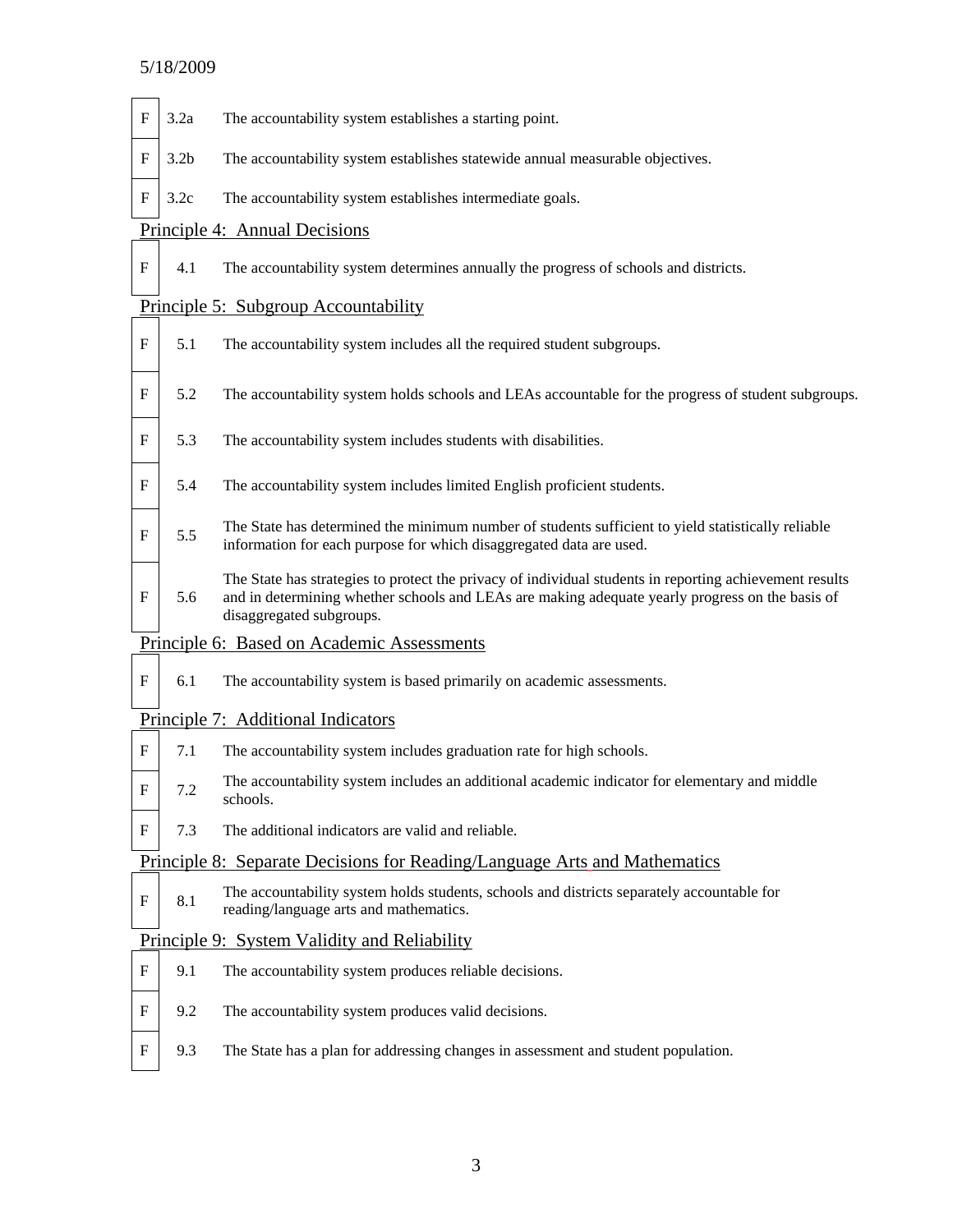# 5/18/2009

# Principle 10: Participation Rate

| ιF. | 10.1 | The accountability system has a means for calculating the rate of participation in the statewide<br>assessment.           |
|-----|------|---------------------------------------------------------------------------------------------------------------------------|
| l F | 10.2 | The accountability system has a means for applying the 95% assessment criteria to student subgroups<br>and small schools. |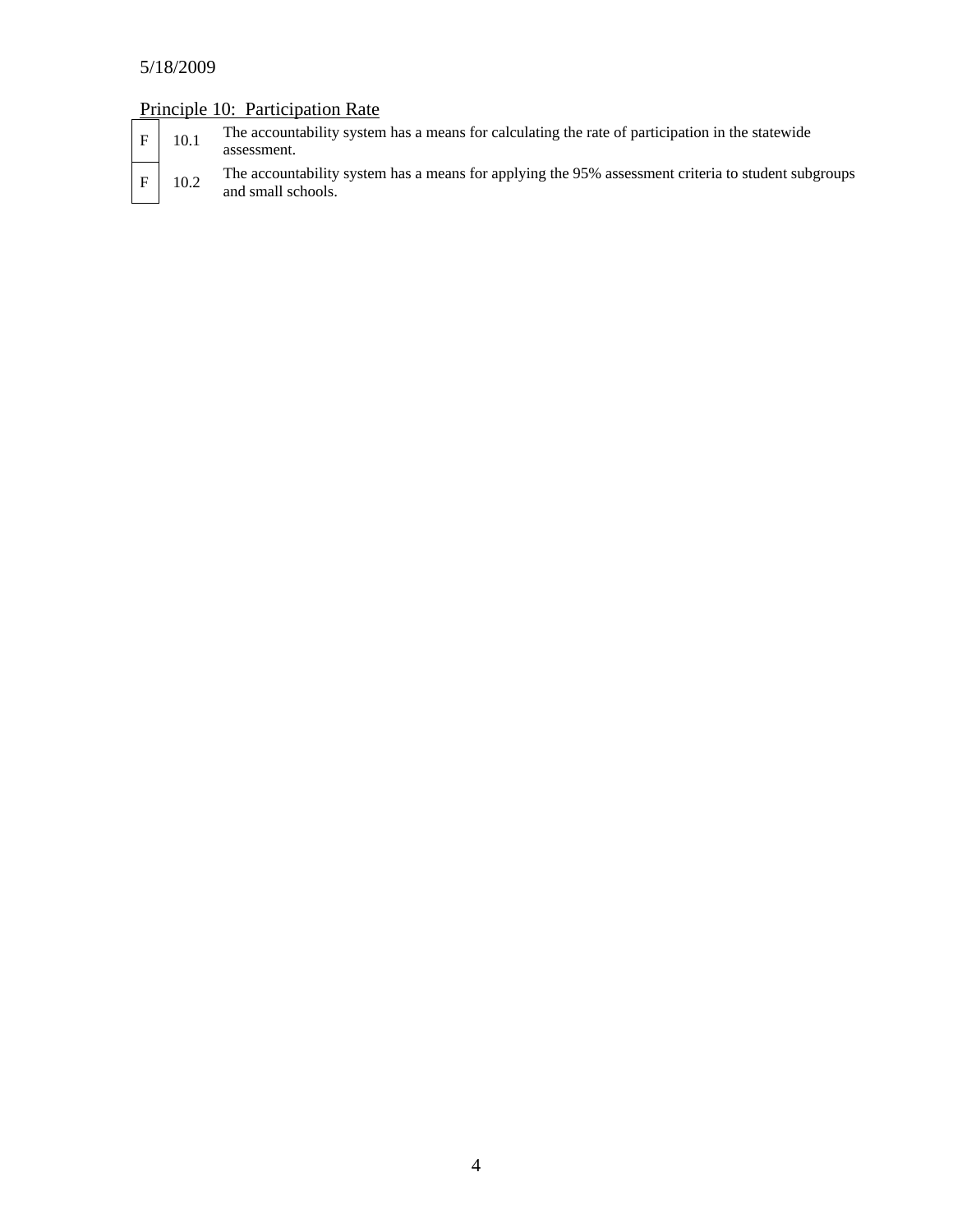# **PART II: State Response and Activities for Meeting State Accountability System Requirements**

#### **Principle 1: All Schools**

#### **1.1 The accountability system includes all public schools and LEAs in the District of Columbia.**

With the passage of the District of Columbia's Public Education Reform Amendment Act of 2007 (D.C. Law 17-9), state-level education functions previously performed by the DC Public Schools under the DC Board of Education, were consolidated under the authority of the Office of the State Superintendent of Education (OSSE). The OSSE serves as the state education agency and performs the functions of a state education agency for the District of Columbia under applicable federal law, including grant-making, oversight, and state educational agency functions for standards, assessments, and federal accountability requirements for elementary and secondary education. The Act launched the OSSE on October 1, 2007 and reconstituted the former DC Board of Education as the State Board of Education. The Board has approval authority over state academic standards, high school graduation requirements, the state accountability plan, the categories and format of the NCLB report card, the state definitions for NCLB purposes of "Adequate Yearly Progress," proficiency ," and "highly qualified teachers" and other select state-level rules and standards.

The OSSE holds every public school and LEA in the District of Columbia accountable under NCLB standards. Students in public charter schools are fully included in the state assessment program and their schools are subject to the same accountability determinations. This means that all public schools and public charter schools participate in the standardized state assessment system and all schools will be held to the same AYP measures. The OSSE identifies the progress of all schools and LEAs in meeting performance objectives for the required populations on the District's state report card.

[List reports of data for all DC public schools are presented at [http://www.nclb.osse.dc.gov/schools.asp.](http://www.nclb.osse.dc.gov/schools.asp) Follow the "School Data" link at the top of the page.]

The definition of a "school" for purposes of the District's accountability system incorporates two criteria: first, the school demonstrates a unique student membership of District residents verifiable in the official enrollment counts; and second, the school program has been assigned a unique code jointly by the state and LEA. For accountability purposes, each campus of a multi-campus public charter school LEA is treated as an individual elementary or secondary school that has distinct accountability targets (see Appendix B).

## **Consolidated Schools**

LEAs in the District of Columbia may, from time to time, consolidate schools or campuses. For the purposes of calculating AYP, the OSSE defines a "consolidated school" as a school or campus that receives students from a sending school or campus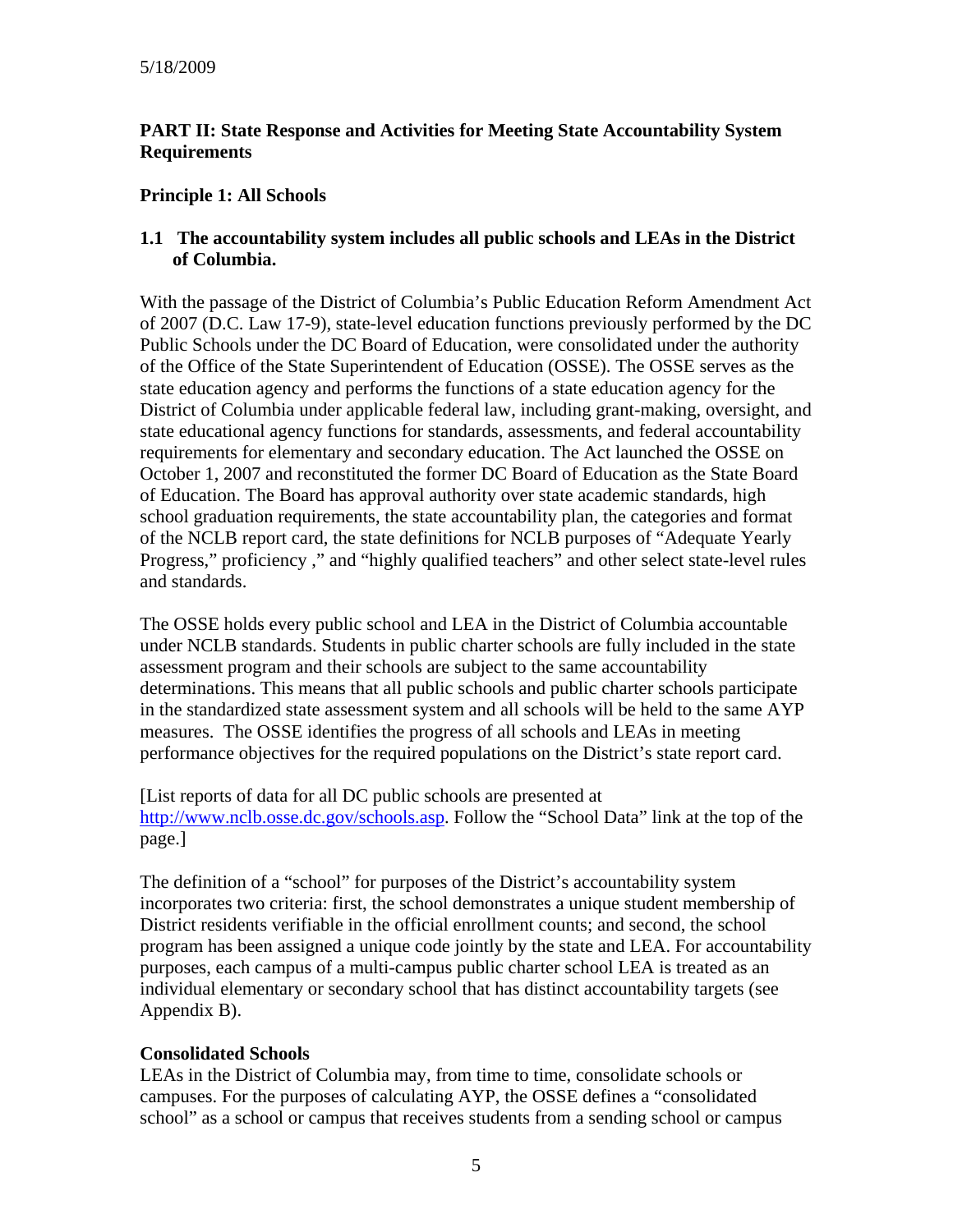#### 5/18/2009

that has merged or closed. OSSE has determined that the receiving school's accountability status (school improvement, corrective action or restructuring) is the default status when two schools are consolidated. For example, if the receiving school is in the first year of school improvement, that designation becomes the default baseline status of the consolidated school. In addition, the consolidated school's safe harbor targets will be calculated based on the scores of the pre-consolidation population of the school or campus (e.g. safe harbor targets are based on receiving school population only).

#### *Petition for recalculating safe harbor targets*

If the consolidated school experiences a change in student population of at least forty [40] percent, LEAs may petition the SEA for safe harbor targets in the receiving school to be recalculated based upon the consolidated population's re-rostered scores from the prior testing year. For example, the LEA may be permitted to recalculate safe harbor targets for a receiving school that combines prior year student achievement scores from the applicable students in the sending school with those in the receiving schools to set a baseline in calculating safe harbor targets.

#### *Petition to be treated as a new school*

If fifty [50] percent or more of the grade spans or population have changed in the receiving school, the LEA can petition for a school to be considered a "new school" for school improvement purposes. If the SEA approves the petition, the new school's accountability status will be restarted with a baseline established by the first year of testing in the consolidated "new" school. If the petition is not approved, the consolidated school will receive an AYP decision as originally scheduled based on the default receiving school's status from the prior year's testing.

#### *Criteria*

The SEA will review all appropriate evidence to ensure the change was not requested so as to avoid accountability. The SEA will consider the following criteria in its review:

- Whether granting the petition would better assist and bring resources to improve educational services to students who are not making adequate yearly progress;
- Whether granting the petition would better reflect the testing results, educational environment or needs of the combined population of students in the consolidated school;
- Whether the new designation would avoid the consequences of a failure to make adequate yearly progress or otherwise thwart the intent of the accountability system under NCLB; and
- In the case of a petition to be designated a new school, whether there is a significant change in staff or other operational aspects of the consolidated school.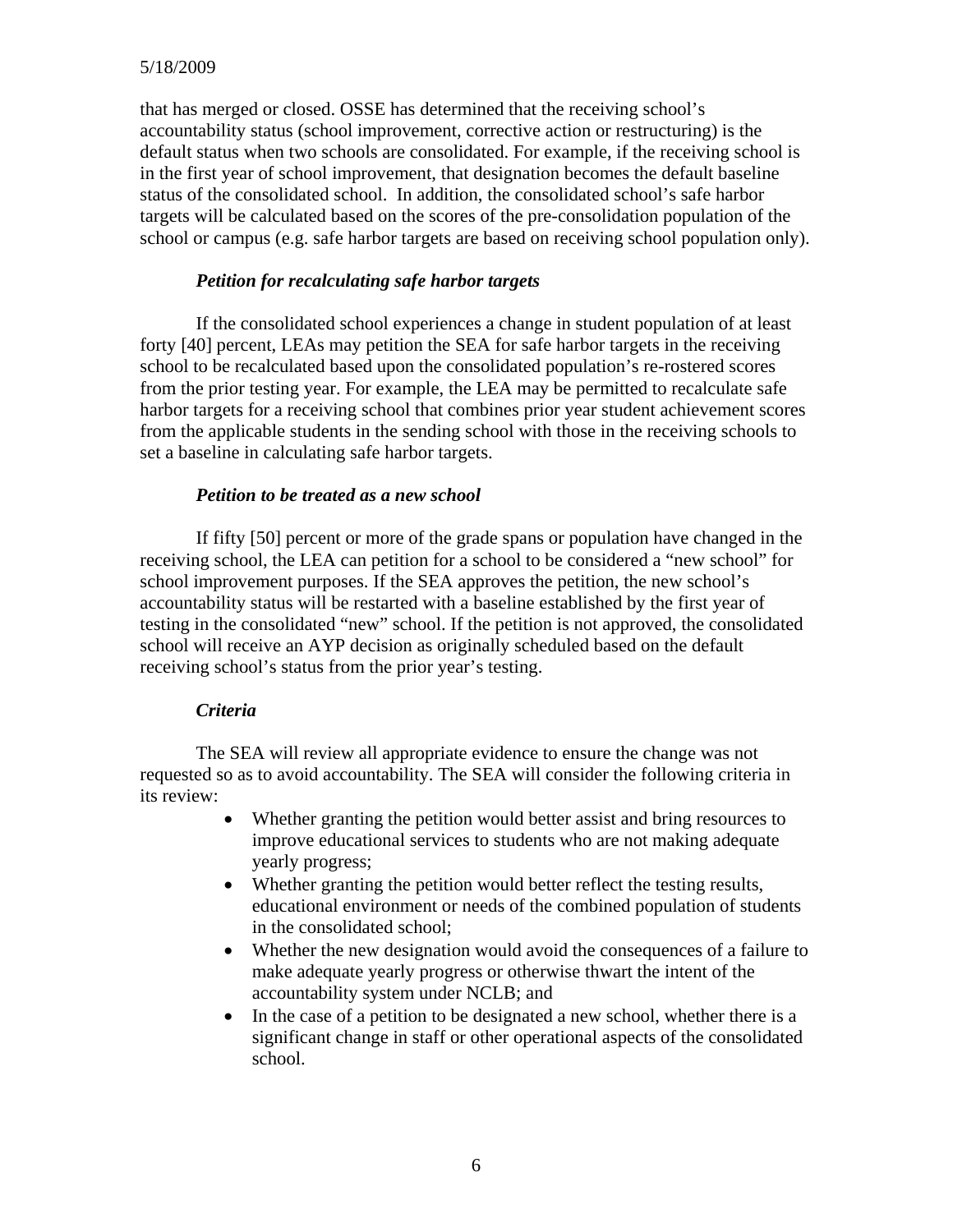#### 5/18/2009

#### **Non-Public Placement Programs**

In accordance with Section 300.401(b) of the IDEA regulations, students with disabilities who are placed as a result of the Individual Education Plan (IEP) process in a private school (Non-Public Placement) as a means for providing special education and related services are entitled to an education that meets the State's standards as they apply to students still resident in a District LEA. The State's academic standards apply to these students, and these students must participate in the State's academic assessment system.

Each student in a Non-Public Placement must participate in the District of Columbia statewide assessment program. The LEA out of which the student was placed in the Non-Public school is responsible under IDEA for ensuring that the student in Non-Public Placement is assessed at a testing site approved by the originating local education agency assessment coordinator, under the SEA's test security guidance as applied in the LEA. The assessment scores for a student in a Non-Public Placement are used in determining AYP for the LEAs out of which the IEP Team placed the student into the private school or facility.

The participation and performance scores for students in out-of-state Non-Public Placements are aggregated in the results of the LEA out of which the student was placed (i.e., the LEA in which the student was last enrolled when the IEP Team placed the student in a Non-Public Placement). $<sup>1</sup>$  $<sup>1</sup>$  $<sup>1</sup>$ </sup>

#### **Alternative and Correctional/Juvenile Detention Facilities**

All eligible public school students who attend an alternative school or are in residential correctional facilities are required to participate in the District of Columbia statewide assessment program. These students are assessed at the location where they receive instruction. Such students' assessment scores are used in determining AYP for the LEAs in which they are currently or most recently enrolled and the facility where they receive instruction. $^{2}$  $^{2}$  $^{2}$ 

<span id="page-6-0"></span> $\frac{1}{1}$  Under District law, a public charter school may elect to have DCPS serves as its LEA for purposes of IDEA. The results of students placed out of charter schools that have elected to have DCPS serve as its LEA for IDEA purposes are used to determine AYP for DCPS. If a charter school elects to serve as its own LEA for IDEA purposes the charter school must participate in the placement decision and is held accountable for the student's performance in the Non-Public Placement. 2

<span id="page-6-1"></span><sup>&</sup>lt;sup>2</sup> Young adults attending the Oak Hill Academy are attributed to the state for purposes of accountability.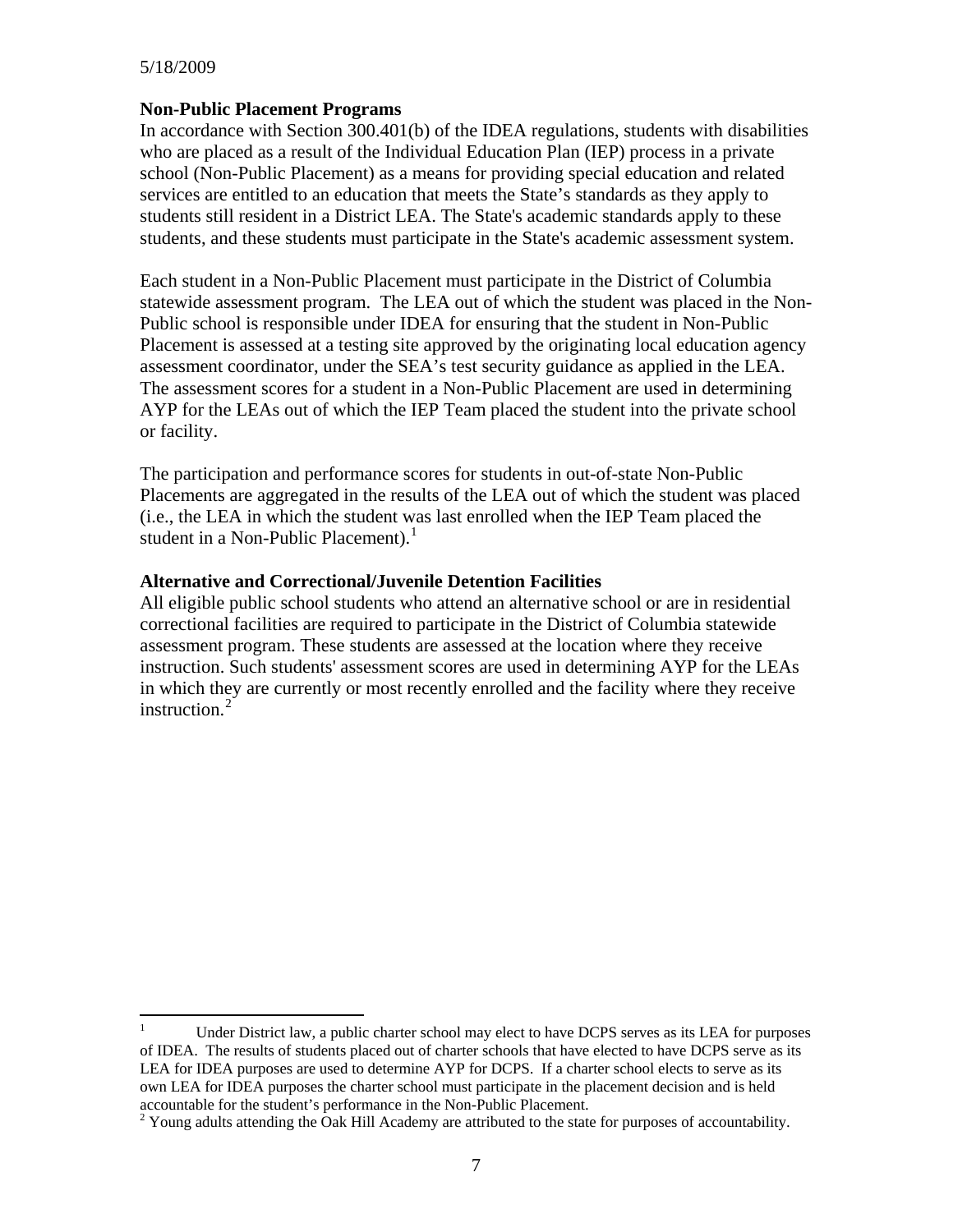# **1.2 The accountability system holds all schools to the same criteria.**

All public schools and LEAs are subject to the same performance system. The SEA makes no distinction between schools based on grade level, size of school, poverty status or other disaggregating factor. The local schools and LEAs all administer the same assessments under the statewide DCCAS system and the results from those examinations comprise the data from which AYP decisions are made.

[Definitions of terms and descriptions of programming "business rules" are presented in the FAQ section of the state reports at [http://www.nclb.osse.dc.gov/index.asp.](http://www.nclb.osse.dc.gov/index.asp) School, district, and state adequate yearly progress (AYP) data are presented for Reading and Math at<http://www.nclb.osse.dc.gov/index.asp>. The "Percent Tested" is presented on all "AYP Reports" at <http://www.nclb.osse.dc.gov/reportcards.asp>.]

Under District law, each public c school in the District of Columbia is considered a local education agency (LEA) as defined in the Elementary and Secondary Education Act, as amended by NCLB. In addition, each chartered entity is a "school" under local law. If the public charter school has multiple campuses, the District treats each campus as a school and the combined multi-campus charter school as an LEA for accountability reporting purposes. A single school charter LEA receives identical reporting results as both a school and an LEA for NCLB reporting purposes.

For "small" schools – i.e., schools with fewer than 25 students enrolled for a full academic year, school data are aggregating for two consecutive years for the purpose of evaluating whether a school has achieved adequate yearly progress.

All AYP calculations are determined by the OSSE. These determinations are then shared with schools and LEA's. Schools and LEAs have a 30 days appeal window to appeal the accuracy of the state data. Determinations are then finalized and reported publicly.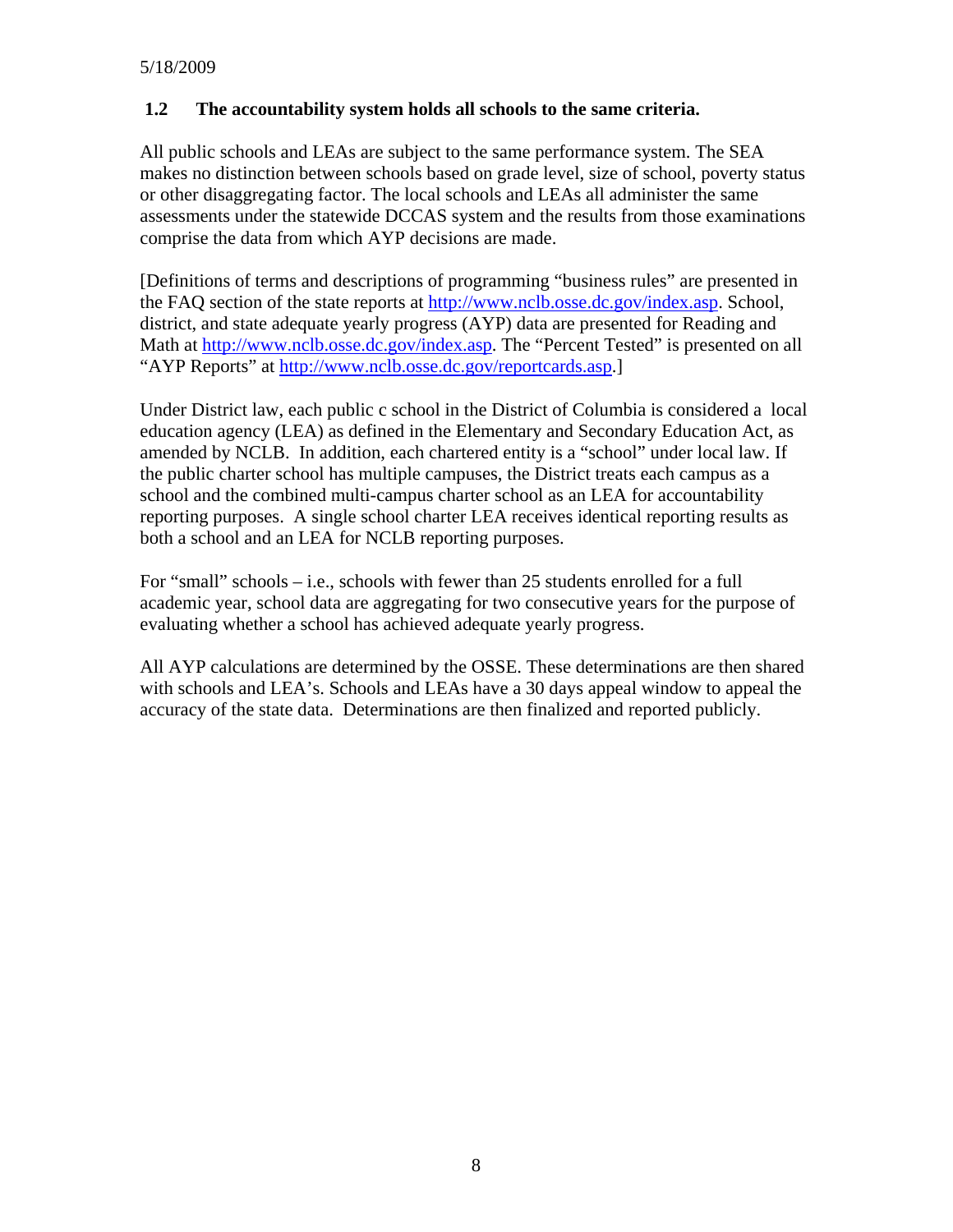#### 5/18/2009

#### **1.3** The accountability system incorporates, at a minimum, a definition of *basic*, *proficient,* **and** *advanced* **student achievement levels in reading/language arts and mathematics.**

Beginning in 2005-2006, the state reported four achievement levels for AYP determination:

- 1. Advanced
- 2. Proficient
- 3. Basic
- 4. Below Basic

[Reading, Math, and Science achievement data for all student subgroups are presented on school, district, and state "AYP Reports" and "Report Cards" at <http://www.nclb.osse.dc.gov/index.asp>.]

The four performance levels are reported for the general and alternate assessments in reading, science and mathematics tests. Both the general and alternate assessments are based on the approved state content standards. For the DC CAS-Alternate, linking standards are identified so that the grade level content standards are accessible to students with significant cognitive disabilities. To make AYP, schools must meet 1) required percentage of students achieving at the Proficient or Advanced levels, 2) required participation rates, and 3) targets for the additional academic indicators.

Standard-setting and performance level descriptors for the state general reading and math assessments were approved by the State Board of Education in July 2006. Standardsetting and performance level descriptors for the state alternate assessment were approved by the State Board of Education in October 2007. Standard-setting and performance level descriptors for the state general and alternate science assessments were approved in October 2008

Standard-setting for the new science assessments was conducted in August 2008 after the first operational administration. With the exception of high school Biology, the performance of all students is measured in relation to their grade levels and out-of-grade testing is not permitted. Grade level science tests were administered in grades 5 and 8 in April 2008. High school Biology tests were administered for the first time in April 2008.

State municipal regulations were amended in the first half of 2009 to require all students to take the biology test at least once during high school. A further amendment will require that one of the three required laboratory science courses for graduation from a DC public school be an approved biology course. These new requirements will take effect for the class of 2012 although complete cohort data will be reported for  $11<sup>th</sup>$  graders in SY2010-2011.

Biology results will be banked at the 11th grade level though students may take the Biology test in 9<sup>th</sup>, 10<sup>th</sup>, 11<sup>th</sup> or 12<sup>th</sup> grade. Since a complete high school data cycle for students at the  $11<sup>th</sup>$  grade level will not be available until SY2009-2010, the state will implement a transitional reporting plan to maximize the data available to schools and the public.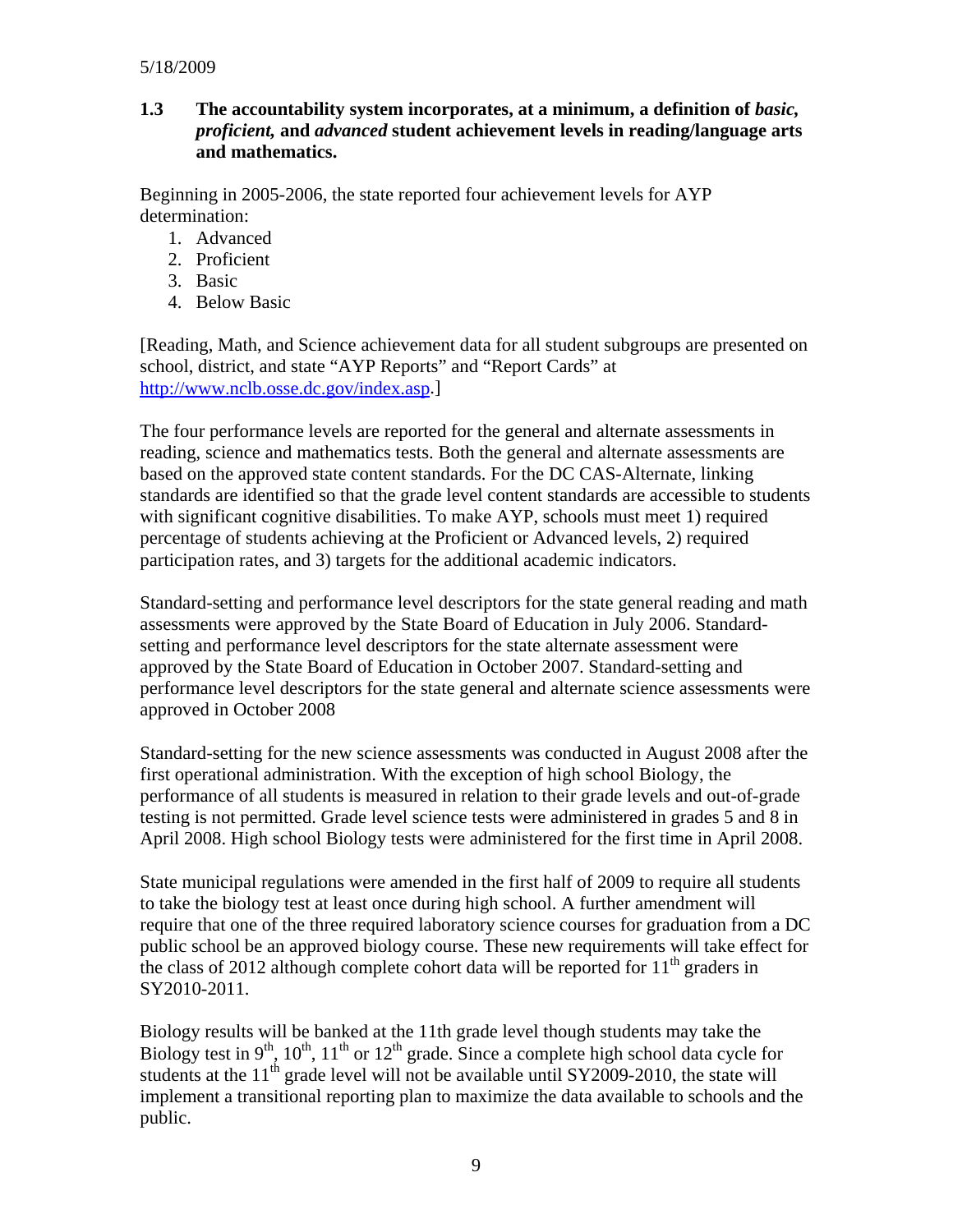#### **1.4 The accountability system provides information in a timely manner.**

The OSSE makes annual AYP determinations approximately 30 days prior to the beginning of the school year. Below is a generic summary of the SEA activities and deliverables. Dates provided are for School Year 2008-09 and approximate the schedule in subsequent years.

- **August 25:** First day of school**;** implement Statewide System of Support
- **October 5:** Collect and audit enrollment data
- **April 6:** Testing begins: collect and verify enrollment including all NCLB subgroup data
- **April 8:** DC CAS-Alt data collection ends
- May 14: All DC CAS test materials received by test vendor
- **June 11:** SEA receives preliminary DC CAS and final DC CAS-Alt data from the test vendor and conducts quality assurance reviews
- **June 23**: Final DC CAS file received from vendor
- **July 6:** AYP determinations are sent to LEAs for review
- **July 20:** Public release of AYP data
- **July-August:** Respond to appeals by schools and LEA's, disseminate state/district report cards
- **August 3:** LEAs mail letter to parents

The OSSE is implementing the second phase of a new state longitudinal data system (SLED) which will ultimately produce all required NCLB reports. The SLED system now collects student-level demographic data from all LEAs, allowing for reports to be disaggregated by various subgroups once assessment data are available in the system. For SY 2009-2010, the SLED is expected to provide a unique student identifier for all public school students, track daily attendance, and publish all required NCLB reports.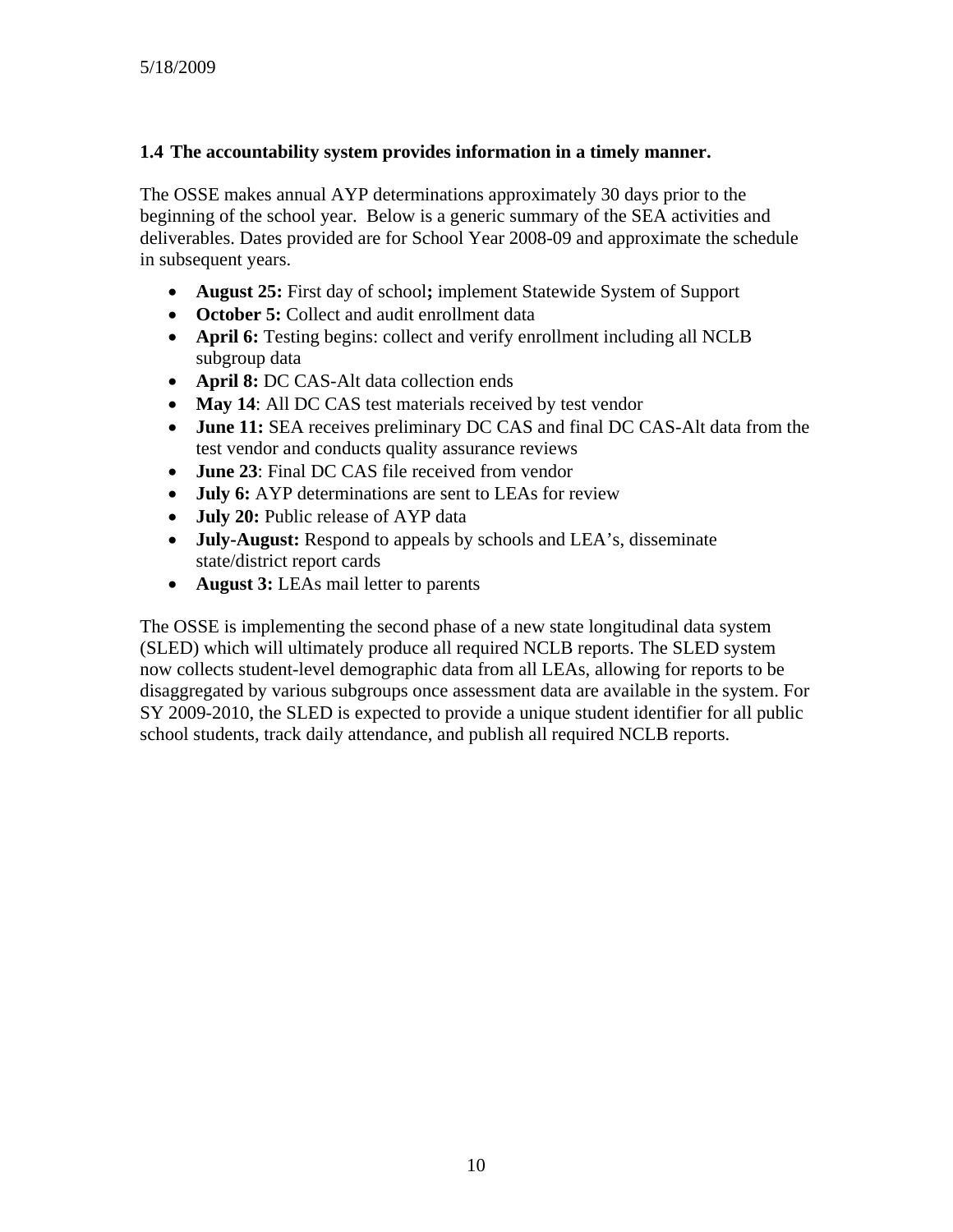#### **1.5 The accountability system includes report cards for public schools and LEAs.**

Each year, the SEA produces a state, LEA and school report cards, made available on the OSSE website at <http://www.nclb.osse.dc.gov/> and at school offices and libraries throughout the District. School, LEA and SEA report cards were first implemented in SY2002-2003 and have been published in July or August of each subsequent year. In 2006-2007, revisions were also made to include longitudinal data on the report cards and science scores (see Critical Element 1.3).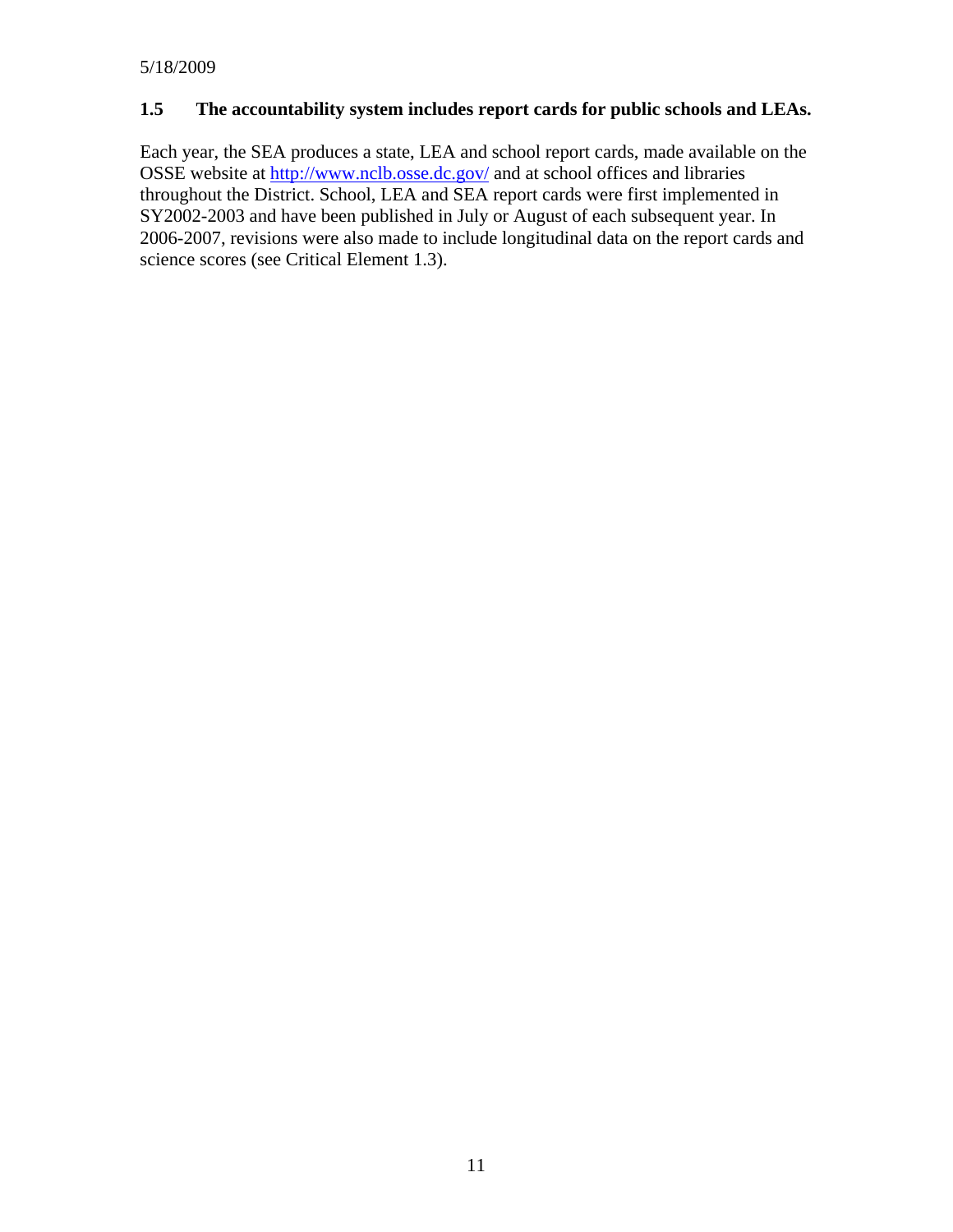#### **1.6 The accountability system includes rewards and sanctions for public schools and LEAs.**

SEA policy provides for the establishment of one system of rewards and sanctions. On April 16, 2003 the DC Board of Education, sitting as a state board, first approved the DC Consolidated State Accountability Workbook to implement the No Child Left Behind Act of 2001. This plan represents a unified accountability system – uniformly applicable across all schools – and includes recognitions and rewards for incentive schools, and interventions and sanctions for schools that fail to achieve AYP for either two or three years, respectively. The plan was subsequently revised in June 2003, August 2006, and February 2008.

#### **Incentive Schools**

Incentive Schools are identified as schools that achieve Adequate Yearly Progress under NCLB and are recognized and rewarded with increased flexibility and autonomy. For example, schools may be given grants to support and maintain best practices; create Demonstration Models, modeling a best practice at each school that would become a resource to assist low performing schools; develop and maintain high performing teachers and administrators by supporting professional growth through professional development; and ensure teacher development and job-embedded professional development in the areas of English/language arts and/or mathematics.

The District of Columbia's accountability system is fully aligned with the requirements of NCLB. Interventions and sanctions include:

- Schools in Need of Improvement Year One have not achieved AYP for two consecutive years and the LEA must:
	- o Provide parents of eligible children the opportunity to transfer to a school not identified as in need of improvement.
	- o Complete a written School Improvement Plan identifying issues hindering school improvement and addressing these issues with specific research-based improvement strategies.
- Schools in Need of Improvement Year Two have not achieved AYP for three consecutive years and the LEA must:
	- o Implement the components outlined for Year One schools; and
	- o Provide the opportunity for parents of eligible children to select from a state approved list of Supplemental Educational Service providers.
- Schools in Need of Corrective Action have not achieved AYP for four consecutive years and the LEA must:
	- o Implement the components outlined for Year Two schools; and
	- o Implement at least one of the following strategies or actions:
		- Replace staff relevant to the area(s) of failure to achieve AYP
		- Change curriculum in the area(s) of failure to achieve  $APP$
		- Be permitted less local school management authority
		- Appoint an outside expert to advise the school
		- Extend the school day or school year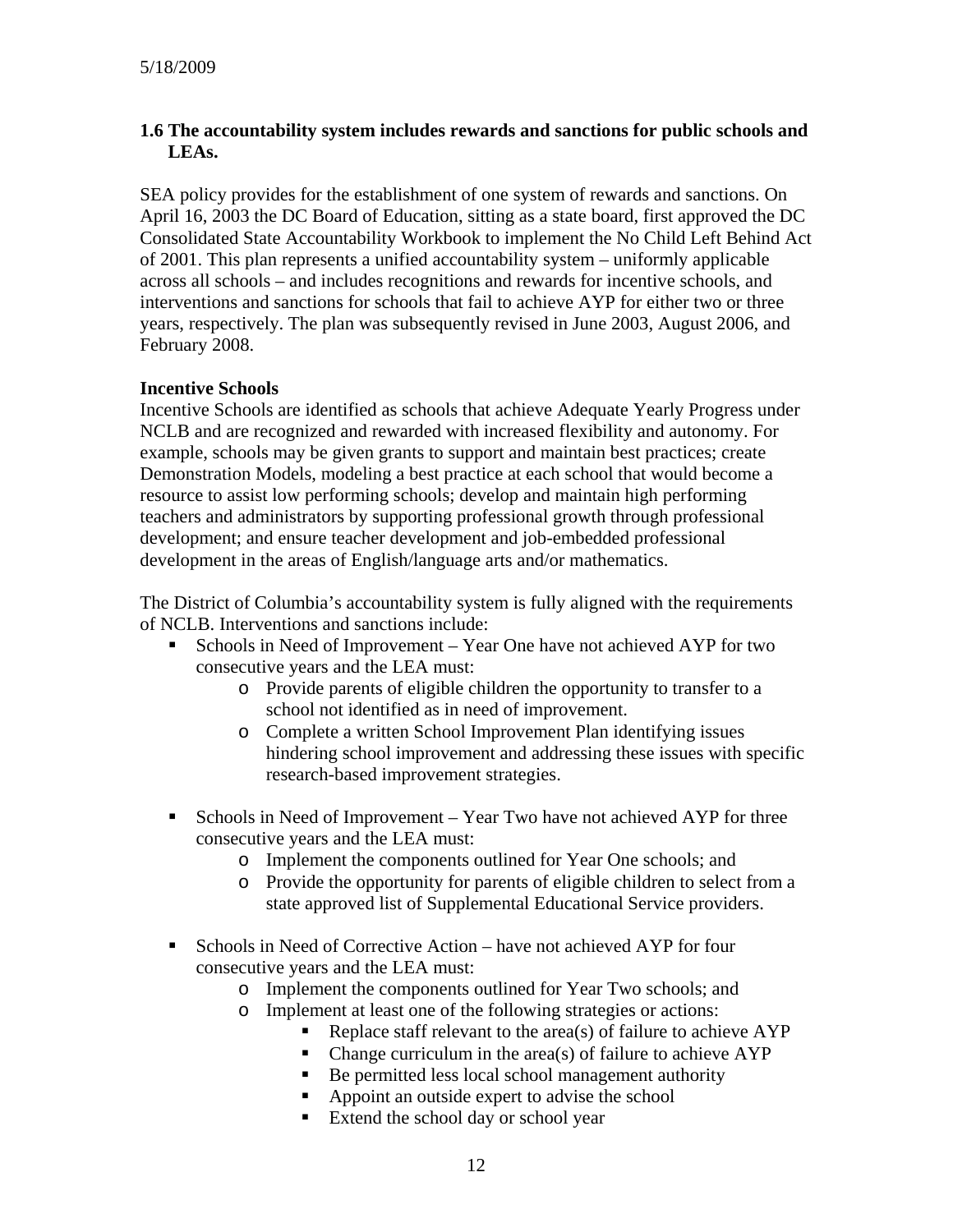- Restructure the internal organization of the school
- Schools in Need of Restructuring Year One/Planning have not achieved AYP for five consecutive years and the LEA must:
	- o Implement the components outlined for corrective action schools; and
	- o Plan for an alternative governance structure to take effect in the following school year that includes at least one of the following actions:
		- Replace staff relevant to the area(s) of failure to achieve AYP
		- Reopen the school as a Public Charter School
		- **Enter into a private management contract for the school**
		- **Enter into an agreement to permit the SEA to operate the school**
		- Other restructuring actions that significantly alter the governance.
- Schools in Need of Restructuring Year Two have not achieved AYP for six consecutive years and the LEA must:
	- o Implement the components outlined for Restructuring Year One schools; and
	- o Reopen in accordance with the restructuring plan.

#### **Exiting School Improvement**

Schools in Need of Improvement, Corrective Action, or Restructuring that achieve AYP for two consecutive years will be removed from this designation.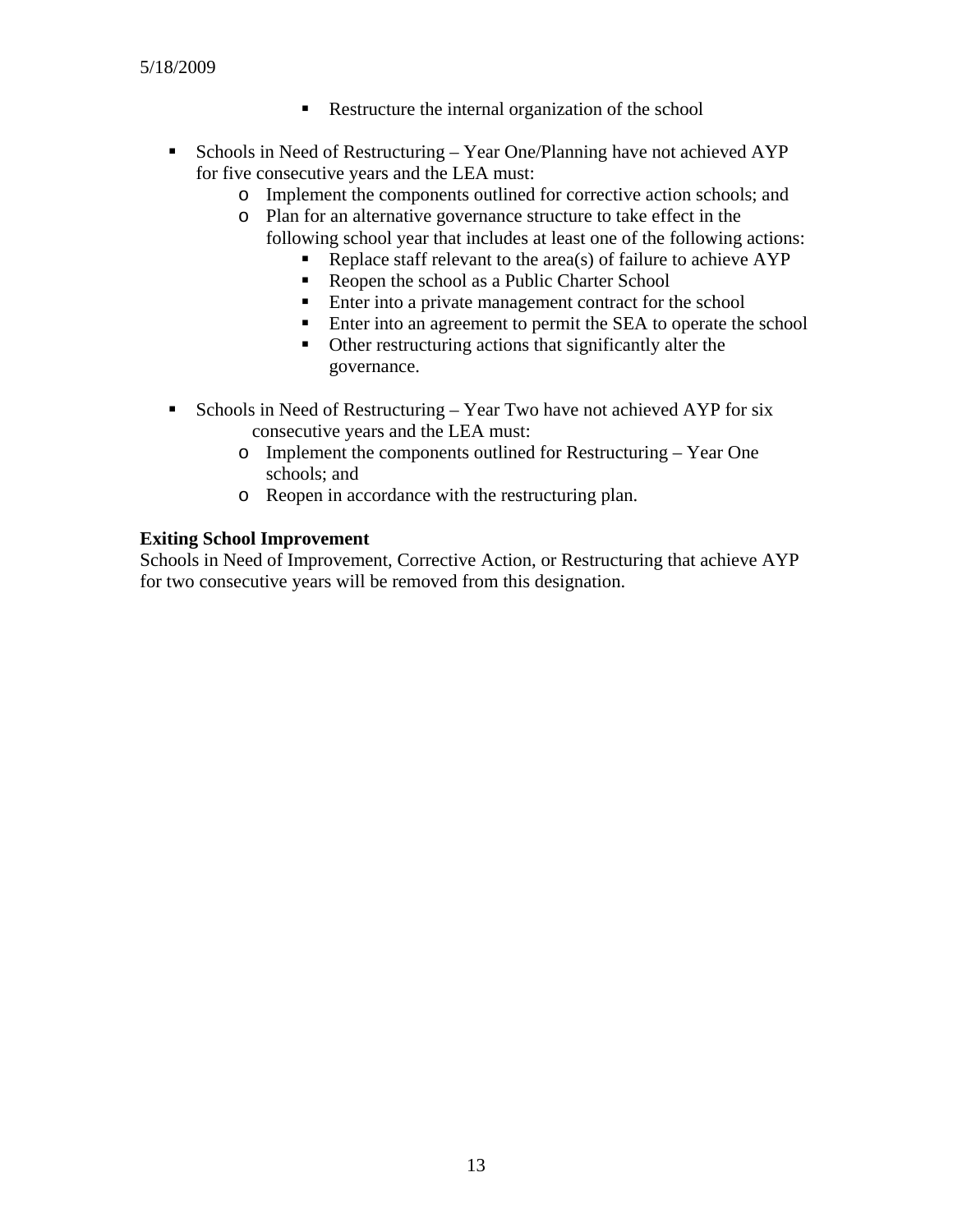# **PRINCIPLE 2. All Students**

#### **2.1 The accountability system includes all students.**

The State Accountability System includes students in general education, special education, special education centers, alternative education and non-public private day/residential placements and requires all public school students to participate in the standardized state assessment. Accountability criteria related to the participation rate are detailed in Critical Elements 3.2, 5.1, 5.2, and 10.1. For "small" schools – i.e., schools with fewer than 25 students enrolled for a full academic year, data are aggregated for two consecutive years for the purpose of evaluating whether a school has achieved adequate yearly progress.

The following state guidelines are disseminated statewide to guide the assessment of Students with Disabilities and English Language Learners.

#### **Students with Disabilities**

Students with disabilities are identified by their IEP team and verified through automated special education data systems where available. When appropriate, an alternate assessment is available for students with the most significant cognitive disabilities. Students with a 504 plan are included in calculations like all other students, but they are not included as students with disabilities.

[Participation in the alternate assessment is indicated on school, district, and state Report Cards (e.g., [http://www.nclb.osse.dc.gov/dccas\\_reportcards.asp](http://www.nclb.osse.dc.gov/dccas_reportcards.asp) ). Summary DC CAS-Alt participation reports are also published (e.g., [http://www.nclb.osse.dc.gov/schools.asp\)](http://www.nclb.osse.dc.gov/schools.asp)]

The state recently entered into a formal agreement with USDE to ensure that read-aloud accommodations on the statewide assessment are reduced. Guidance was issued to LEAs in January, 2009.

#### **English Language Learners**

Students that are deemed to be English Language Learners participate fully in the State Accountability system. Service levels for English language learners are identified using the state Home Language Survey and the state language proficiency test, ACCESS for English language learners. Students that score at levels 1-4 on the ACCESS test are classified as LEP or NEP. (Fully) English proficient students are those who score at level 5 on the ACCESS test. The exit criterion for the LEP students is a 5.0 on the ACCESS test. Appendix C provides the state's definition of "Linguistically and Culturally Diverse Population" and the criteria for "Exiting the Bilingual/ESL Program."

[In 2007-2008, 98.68 percent of DC students enrolled in LEP/NEP programs participated in the state assessments - see State Summary Report Cards/All Students at [http://www.nclb.osse.dc.gov/dccas\\_reportcards.asp](http://www.nclb.osse.dc.gov/dccas_reportcards.asp).]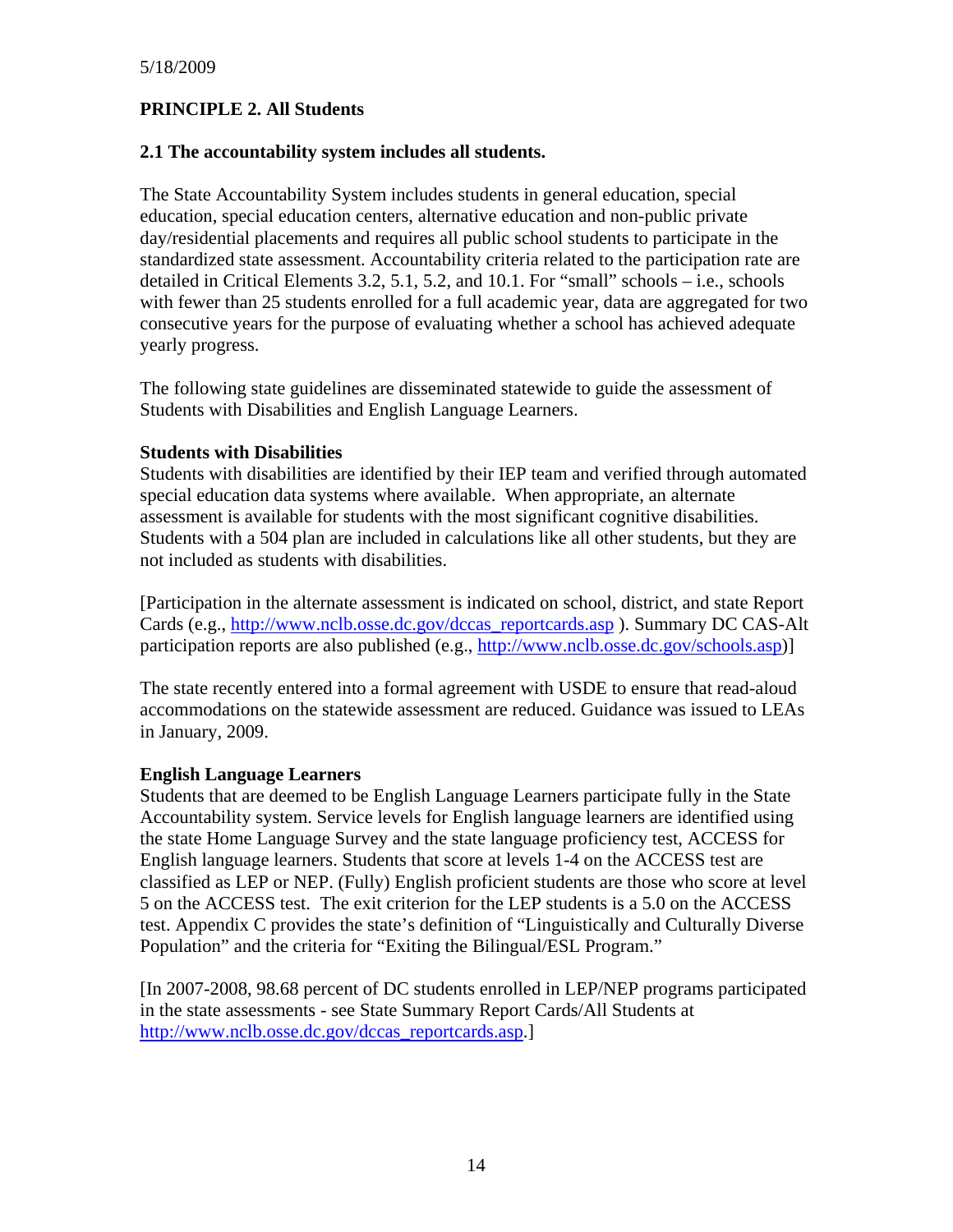## **2.2 The accountability system has a consistent definition of full academic year.**

A 'full academic year' is defined as enrollment in a public school on the official state (fall) enrollment date in October of each year and the first day of testing (typically in late April). The official enrollment count from October will be compared to the enrollment in April. The scores of students that participate in the assessment but have not been enrolled for a Fully Academic Year will be reported at the LEA level only.

To count towards a school or LEA's accountability determination, students must also be "continuously enrolled". Continuous enrollment is defined as being enrolled for at least 85% of the Full Academic Year. Students that are not continuously enrolled will be assessed but the scores will not count towards the school's accountability determination.

The following details how the scores of transfer students will be applied for accountability purposes.

- If a student enrolls in more than one school within the same LEA, the student's achievement scores will apply to the LEA and SEA.
- If a student enrolls in schools in multiple LEAs, the student's achievement will apply to the SEA only.

For most students in the state, the dates of enrollment are identified using automated student databases that are updated in real time by staff at the school level. For the few public charter schools that are not part of this student information system, these data are provided to the state on a weekly basis using excel files that are created for this purpose.

[Definitions related to "Full Academic Year" and other terms are provided in the FAQ section of the state reports at [http://www.nclb.osse.dc.gov/index.asp.](http://www.nclb.osse.dc.gov/index.asp)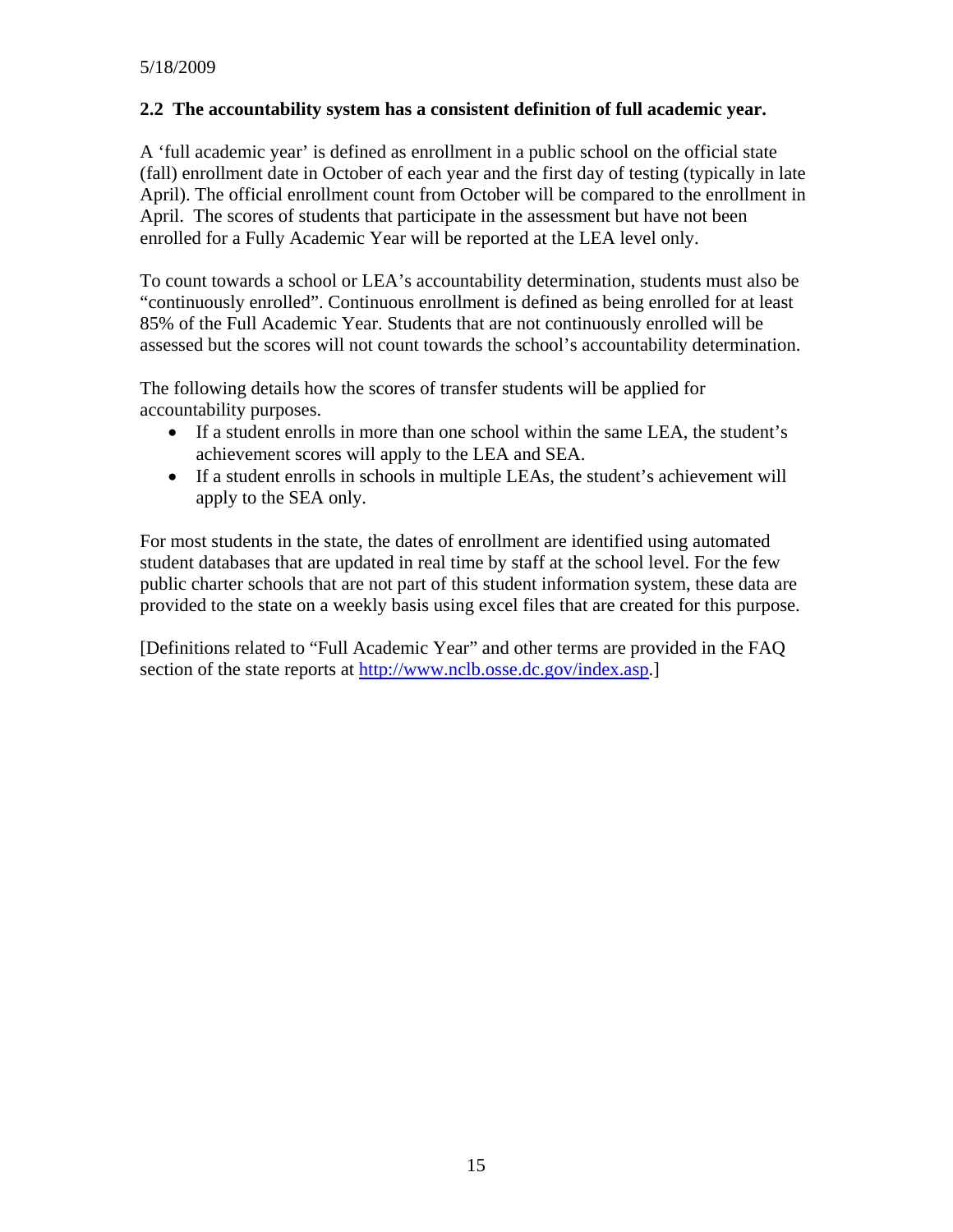#### **2.3 The accountability system determines which students have attended the same public school and/or LEA for a full academic year.**

The OSSE has launched a Statewide Longitudinal Data Warehouse (SLED) to serve as the single integration point of education data for students in the District of Columbia. The SLED's first component includes unique identifiers for all students, which will significantly improve the student tracking process. In addition, it will provide the ability to track daily attendance for all students by linking attendance records from each school's student information system to the unique student identifier. This data will come through either a nightly extract using a school's interoperability framework technology or via a manual file upload that will take place on a weekly basis.

[The DC NCLB reporting system provides full summary data for both students enrolled a Full Academic Year (AYP Reports) and all students enrolled in April when the state assessments are administered (Report Cards). "AYP Reports" and the "Report Cards" are presented at <http://www.nclb.osse.dc.gov/index.asp>.]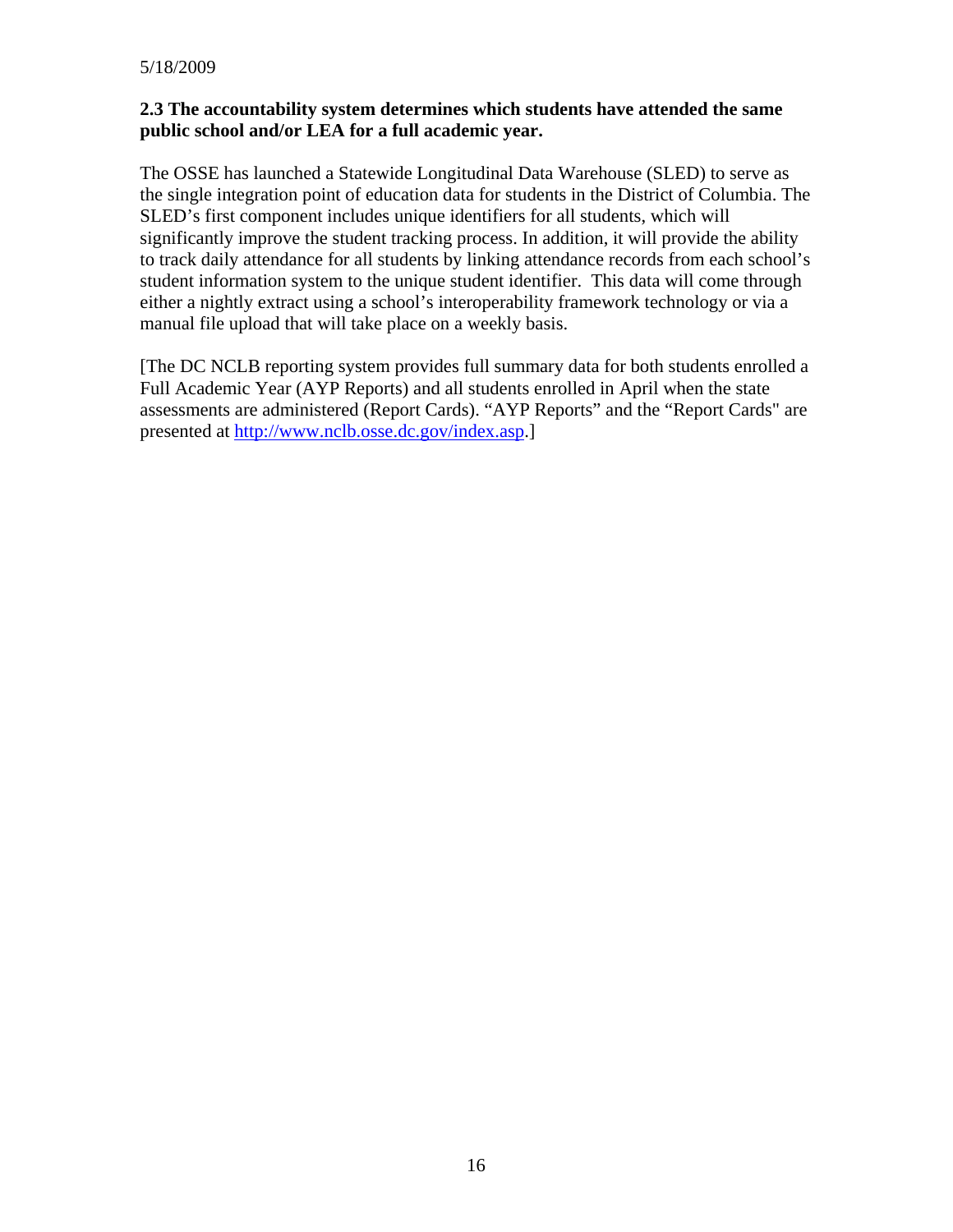# **PRINCIPLE 3: Method of AYP Determinations**

#### **3.1 The accountability system expects all student subgroups, public schools, and LEAs to reach proficiency by 2013-14.**

 The charts for *Elementary/Secondary Starting Points, Intermediate Goals and Annual Measurable Objectives* are presented in Appendix B that show the progression from the 2001-2002 starting points to 100% proficiency by 2013-2014. These charts were revised in 2005-2006 to incorporate changes in the state reading and math assessments (e.g., establishing new starting points and intermediate steps).

 The methodology was the same as that used to set the initial goals and objectives in 2002-2003 as prescribed by NCLB and described in Critical Element 3.2a. The goals and objectives clearly state that 100% of students in the SEA are expected to achieve 'proficient' or better by 2013-2014. For accountability purposes, all schools are classified as either elementary or secondary schools that have separate accountability targets (see Appendix B).

[Reading, Math, and Science achievement data for all student subgroups are presented on school, district, and state "AYP Reports" and "Report Cards" at <http://www.nclb.osse.dc.gov/index.asp>. The state annual measurable objectives are presented in a footnote on all school, district, and state AYP Reports. For the 2007-2008 reports the footnote states "AYP reading target  $= 60.53\%$ , AYP math target  $= 55.21\%$ ."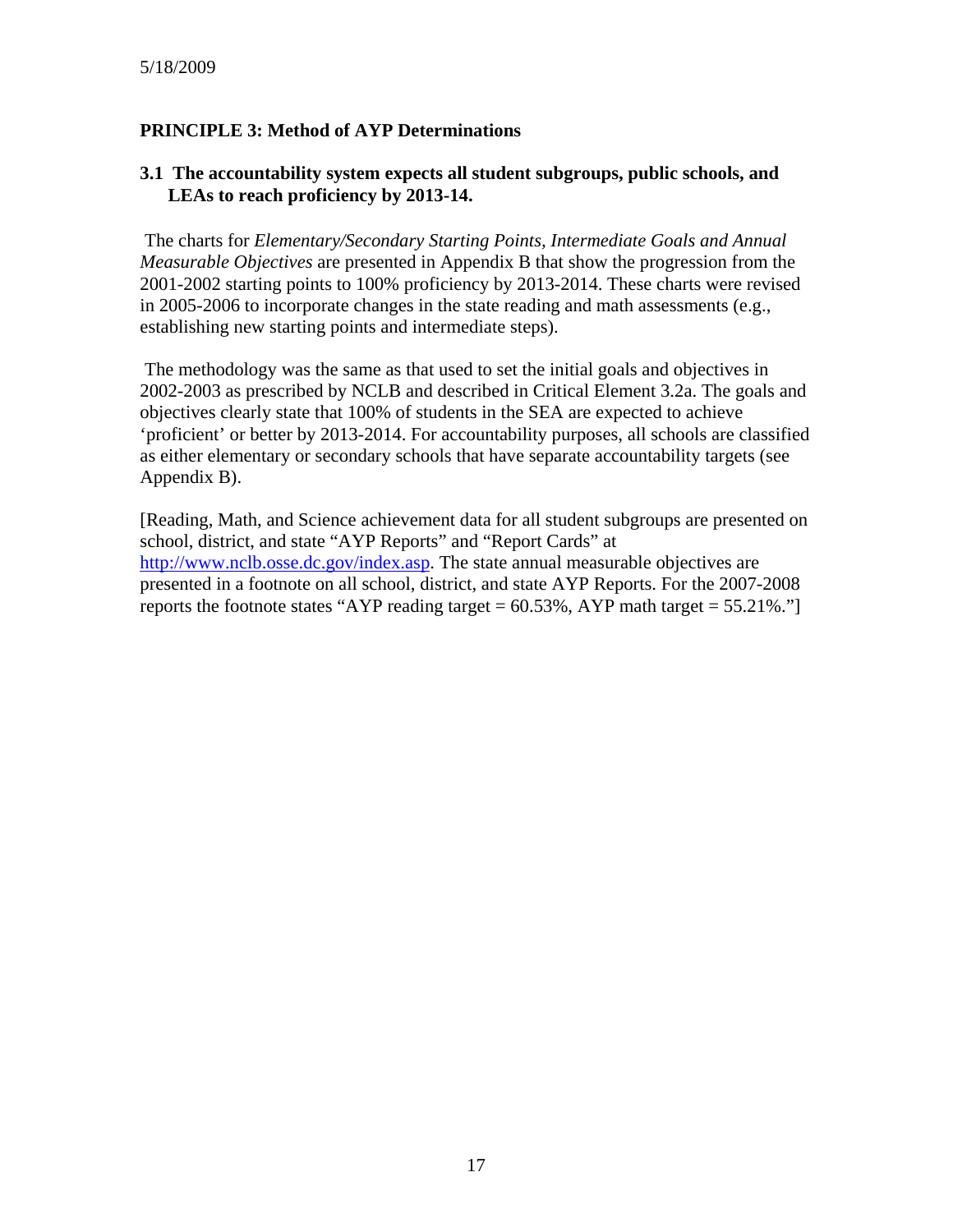#### **3.2 The accountability system has a method for determining whether student subgroups, public schools, and LEAs made adequate yearly progress.**

For a school or LEA to make AYP, they must meet three requirements. First, a school or LEA must achieve 95 % participation on the state assessments for all subgroups. Second, each subgroup (e.g., whole school, students with disabilities, NEP/LEP, economically disadvantaged, and all major racial/ethnic groups) must meet or exceed the State annual measurable achievement objectives in both reading and mathematics. Third, each school and LEA must meet the applicable additional academic indicator – attendance for elementary schools and graduation rate for secondary schools. A school, LEA, or the state may also achieve the academic targets by meeting the safe harbor provisions outlined below.

A school or LEA can achieve the 'Safe Harbor Provision' of NCLB by meeting all of the following criteria:

- 95% participation rate on state assessment (see Critical Element 10.1)
- The percent of students in each subgroup that score at basic or below must decrease by at least 10% compared to the prior year.
- All subgroups must show improvement on the additional academic indicators (attendance or graduation rate), as specified in Elements 7.1 and 7.2.

For a subgroup to fail to make AYP, the school or LEA must fail to achieve AYP in the same content area or component (i.e., reading, mathematics, or other academic indicator) for two consecutive years.

[Definitions of terms and descriptions of programming "business rules" are presented in the FAQ section of the state reports at [http://www.nclb.osse.dc.gov/index.asp.](http://www.nclb.osse.dc.gov/index.asp) School, district, and state adequate yearly progress data are presented for Reading, Mathematics, and Science at [http://www.nclb.osse.dc.gov/index.asp.](http://www.nclb.osse.dc.gov/index.asp)]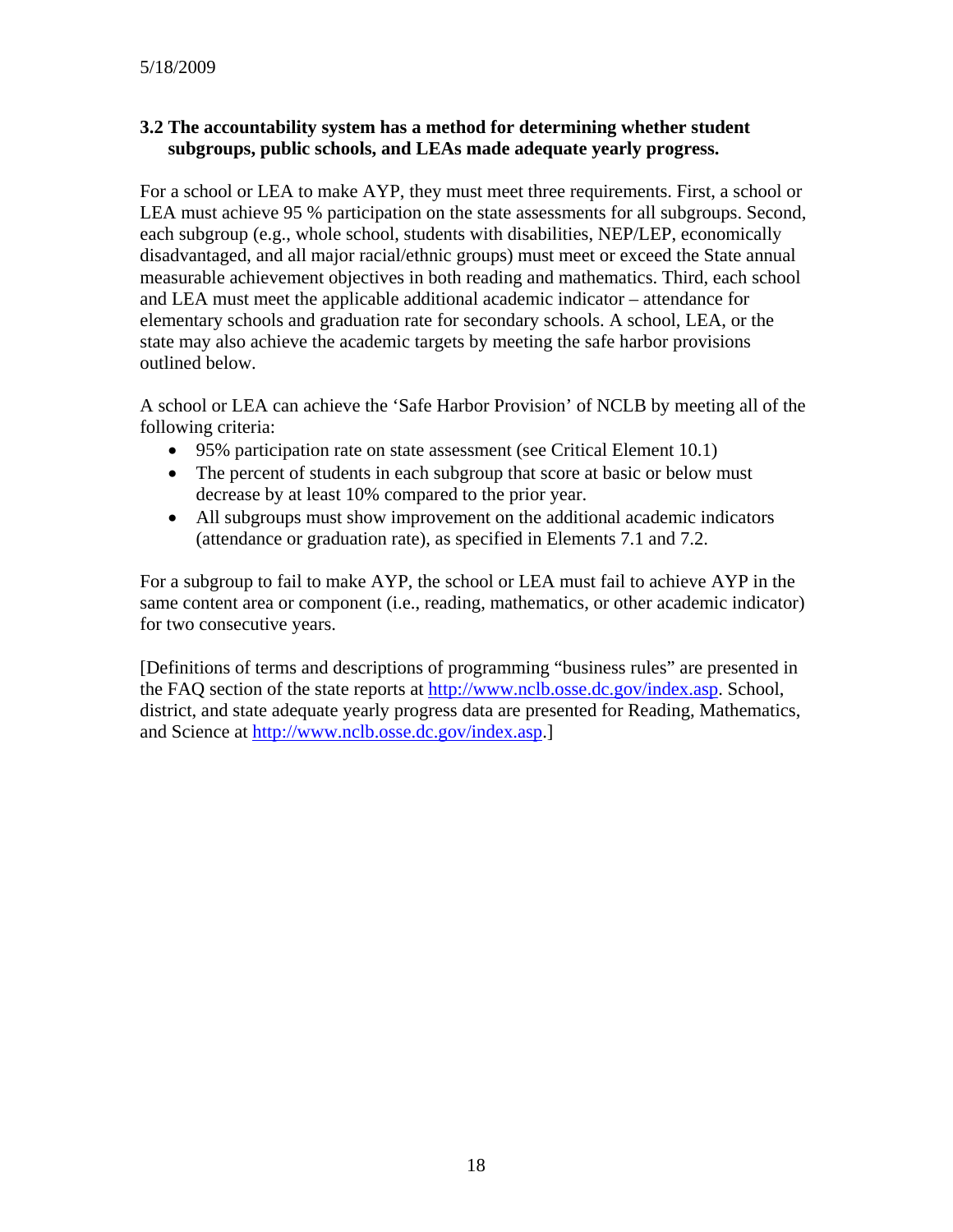#### **3.2a The accountability system establishes a starting point.**

The state measures achievement in reading/language arts and mathematics separately for determining AYP. Data are combined across grades for determining AYP using a weighted proportion. Separate cut scores were determined for each grade level and subject and approved the State Board of Education. Standard-setting and performance level descriptors for the state general reading and mathematics assessments were approved by the State Board of Education in July 2006. Standard-setting and performance level descriptors for the state alternate assessment were approved by the State Board of Education in October 2007. Standard-setting and performance level descriptors for the state general and alternate science assessments were approved in October 2008.

From SY2002-SY2005, the following grade-spans were included in the AYP determinations:

- Elementary: Grades 2-5
- Secondary (to include Middle and Junior High): Grades 6-12
- For schools that include both elementary and secondary grades, separate targets were applied level and a weighted proportion is then calculated.

Commencing in SY2006, the following definitions of elementary and secondary schools were instituted:

Elementary - schools with a  $3<sup>rd</sup>$ ,  $4<sup>th</sup>$  and/or  $5<sup>th</sup>$  grades that do not meet the criteria for secondary schools

Secondary - schools with no  $3<sup>rd</sup>$  and/or  $4<sup>th</sup>$  grades and a grade above  $6<sup>th</sup>$  grade.

| Elementary  | Secondary   |
|-------------|-------------|
| Grades 2-5  | Grades 6-8  |
| Grades 2-6  | Grades 7-9  |
| Grades 2-8  | Grades 6-12 |
| Grades 2-12 | Grades 9-12 |

These definitions are reflected in the following examples:

For SY2002-SY2005, the starting points were calculated using the percent proficient in the school enrolling the  $20<sup>th</sup>$  percentile of students of the State's total enrollment among all schools ranked by the percentage of students at the proficient level. This method was applied to all schools in the Elementary and Secondary grade-spans. The starting points were calculated using data from the SY2001-02 school year. The starting points were the same for all schools in the Elementary grade-span and in the Secondary grade-span. Schools with un-graded or age-based groupings were identified according to the closest grade that would apply.

For SY2006-2014, the state recalculated the starting points based on the results of the first administration of the new state tests, DC CAS, using the same method outlined above. The starting points, annual objectives, and intermediate goals for the new assessment are presented in Appendix B.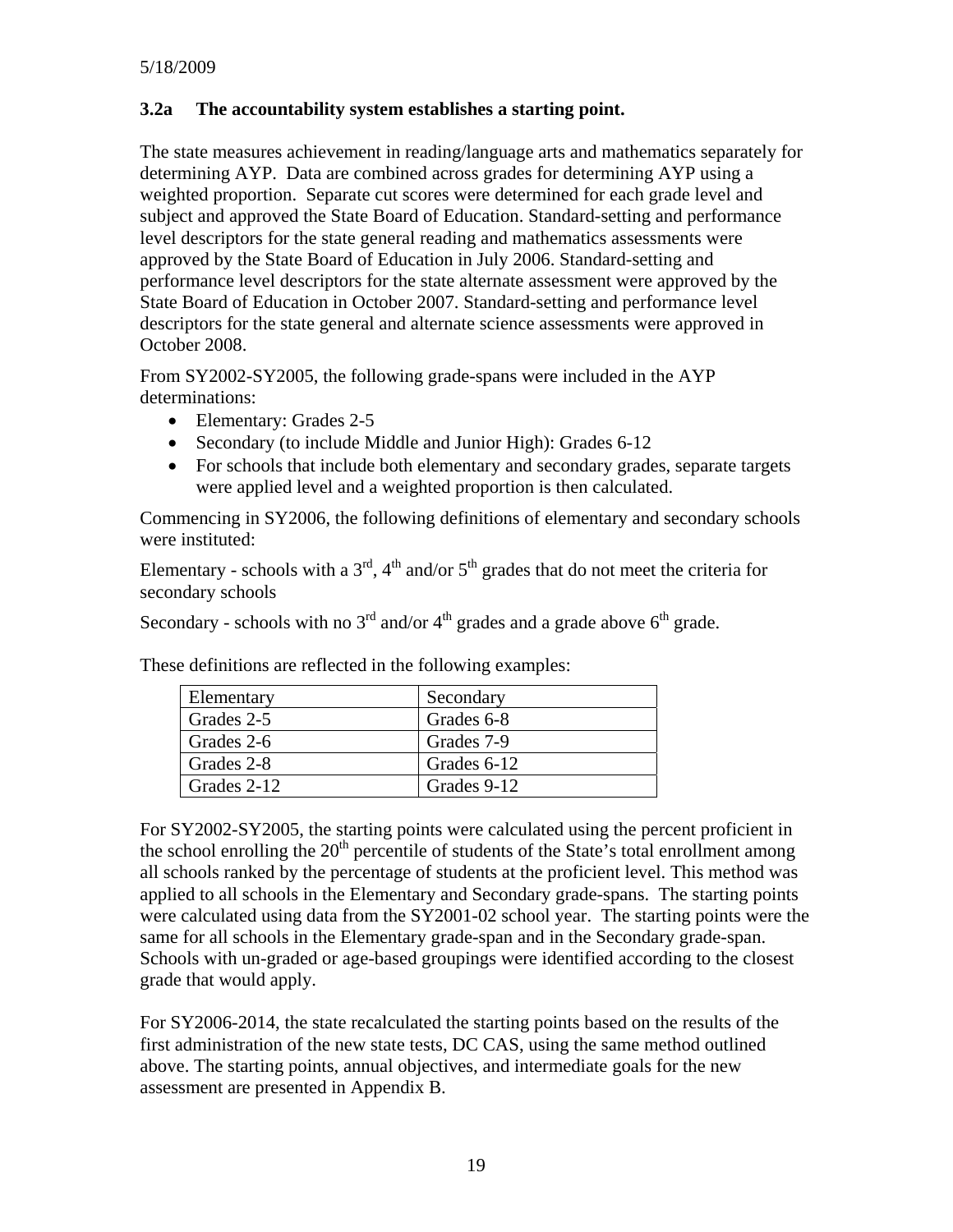#### 5/18/2009

**Note**: Several K-12 schools in the District of Columbia are considered elementary schools based upon the definition above; the additional academic indicator for these schools is attendance rate. The teachers in grades k-6 are held to the elementary school standards for highly qualified teachers and the teachers in grades 7-12 are held to the secondary school standards, though the specifics may be determined by the curricular model employed in the grade level in question. For example, if the grade 6 teachers are "self-contained" and teach all subjects, they are considered elementary school teachers. If they work in a junior high school model where the students move from class to class and teaching is subject specific, then, the teacher are held to the secondary school criteria for highly qualified teachers.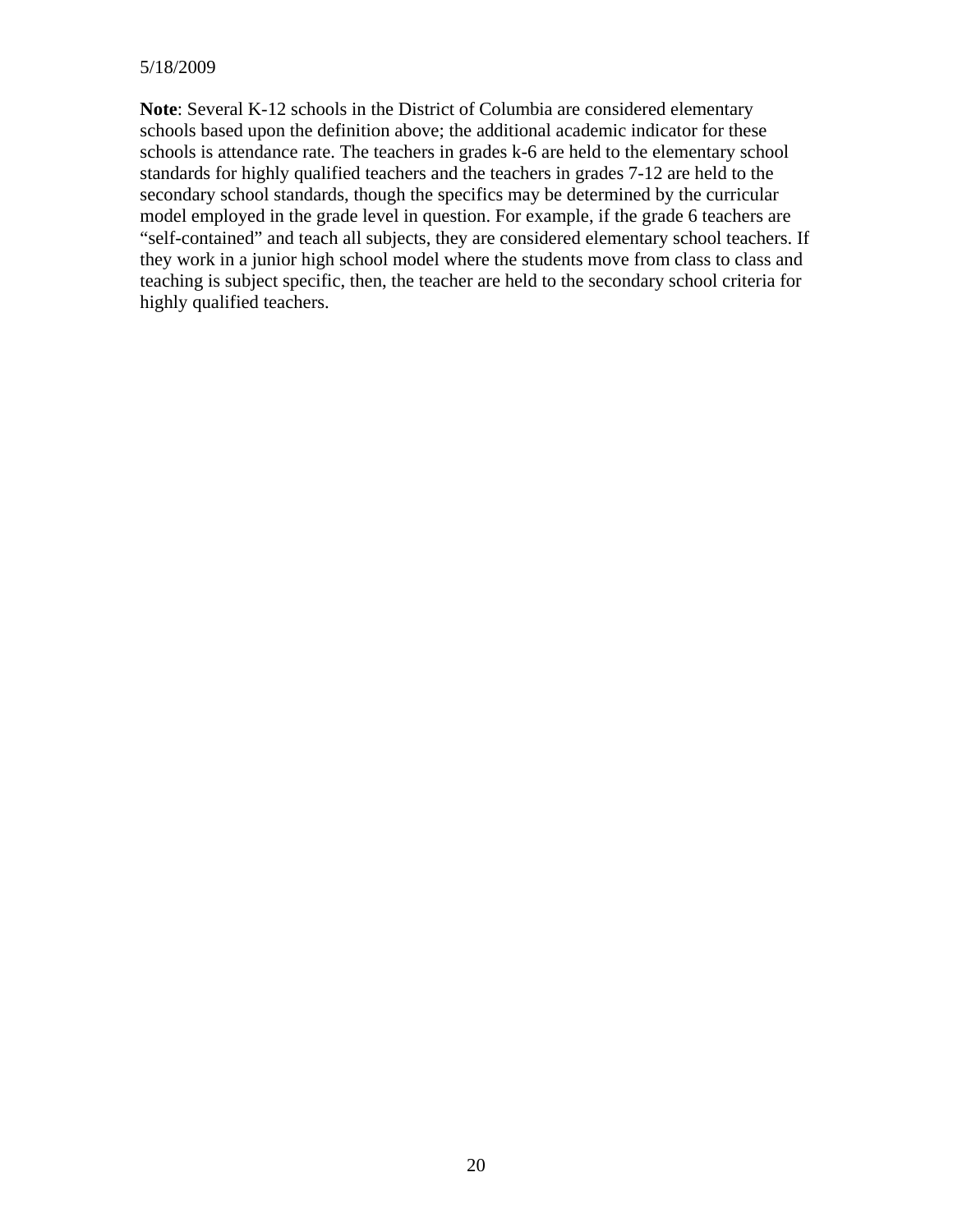#### **3.2b The accountability system establishes statewide annual measurable objectives.**

The charts for *Elementary/Secondary Starting Points, Intermediate Goals and Annual Measurable Objectives* are presented in Appendix B and show the progression from the 2001-2002 starting points to 100% proficiency by 2013-2014.

To establish these new intermediate goals and annual measurable objectives, the state employed the 2005-2006 DC CAS results and the same methodology used to set the initial goals and objectives in 2002-2003 as prescribed by NCLB and described in Critical Element 3.2a. 100 percent of students in the SEA are expected to achieve the 'proficient' or advanced achievement level by SY2013-2014.

[The state annual measurable objectives are presented in a footnote on all school, district, and state AYP Reports. For the 2007-2008 reports the footnote states "AYP reading target =  $60.53\%$ , AYP math target =  $55.21\%$ ."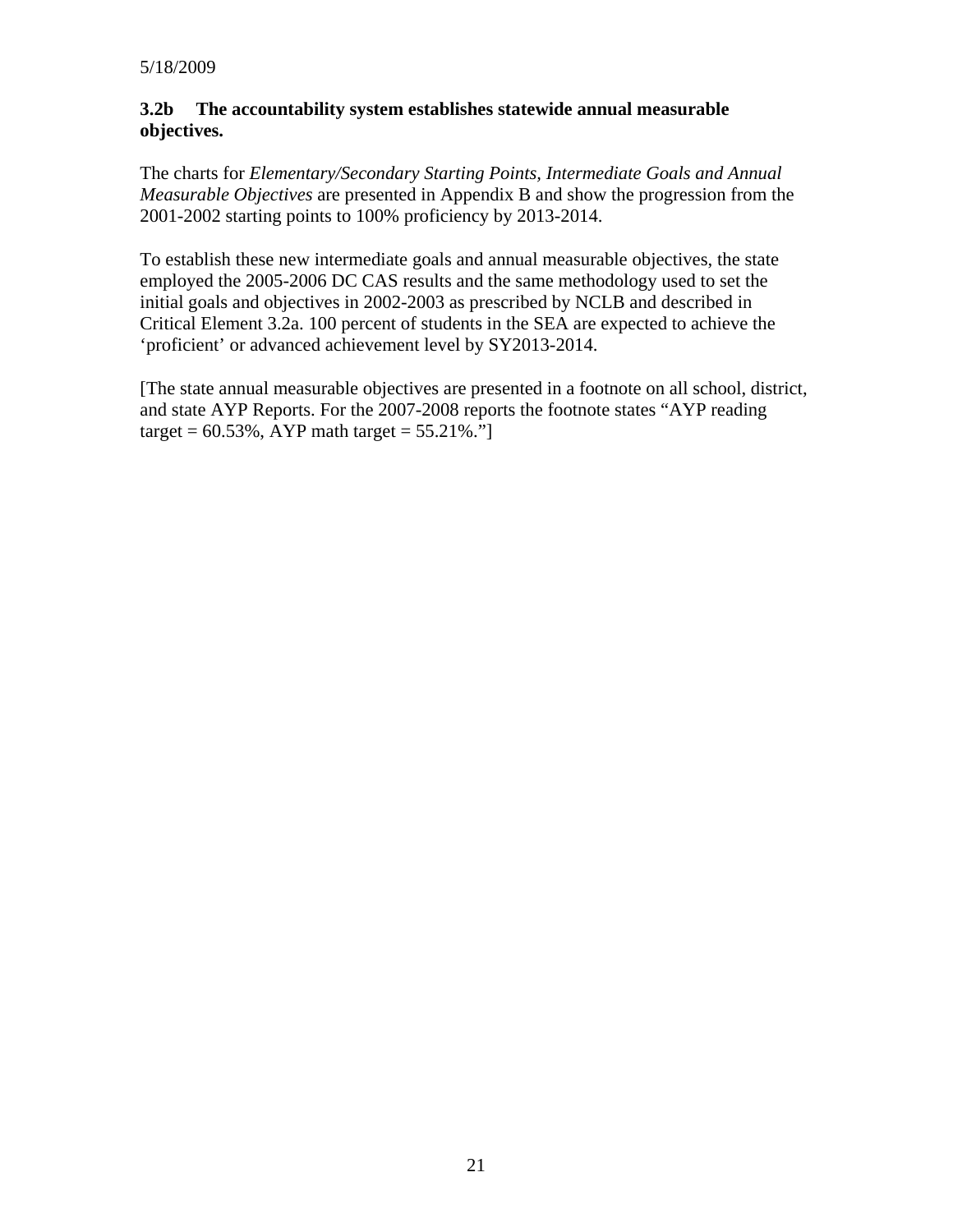#### **3.2c The accountability system establishes intermediate goals.**

The charts for *Elementary/Secondary Starting Points, Intermediate Goals and Annual Measurable Objectives* are presented in Appendix B and show the progression from the 2001-2002 starting points to 100% proficiency by 2013-2014. The baseline year for NCLB was 2001-2002. The first increase in the state's achievement targets (i.e., intermediate goals) was in SY2003-2004. Each subsequent increase occurs every two years and is equal incrementally except the last step where there is only a one-year interval

The state recalculated the annual objectives and intermediate goals in 2005-2006 based on the results of the first administration of the new state tests, DC CAS, and the new performance levels (see Critical Element 1.4).

[The state annual measurable objectives are presented in a footnote on all school, district, and state AYP Reports. For the 2007-2008 reports the footnote states "AYP reading target =  $60.53\%$ , AYP math target =  $55.21\%$ ."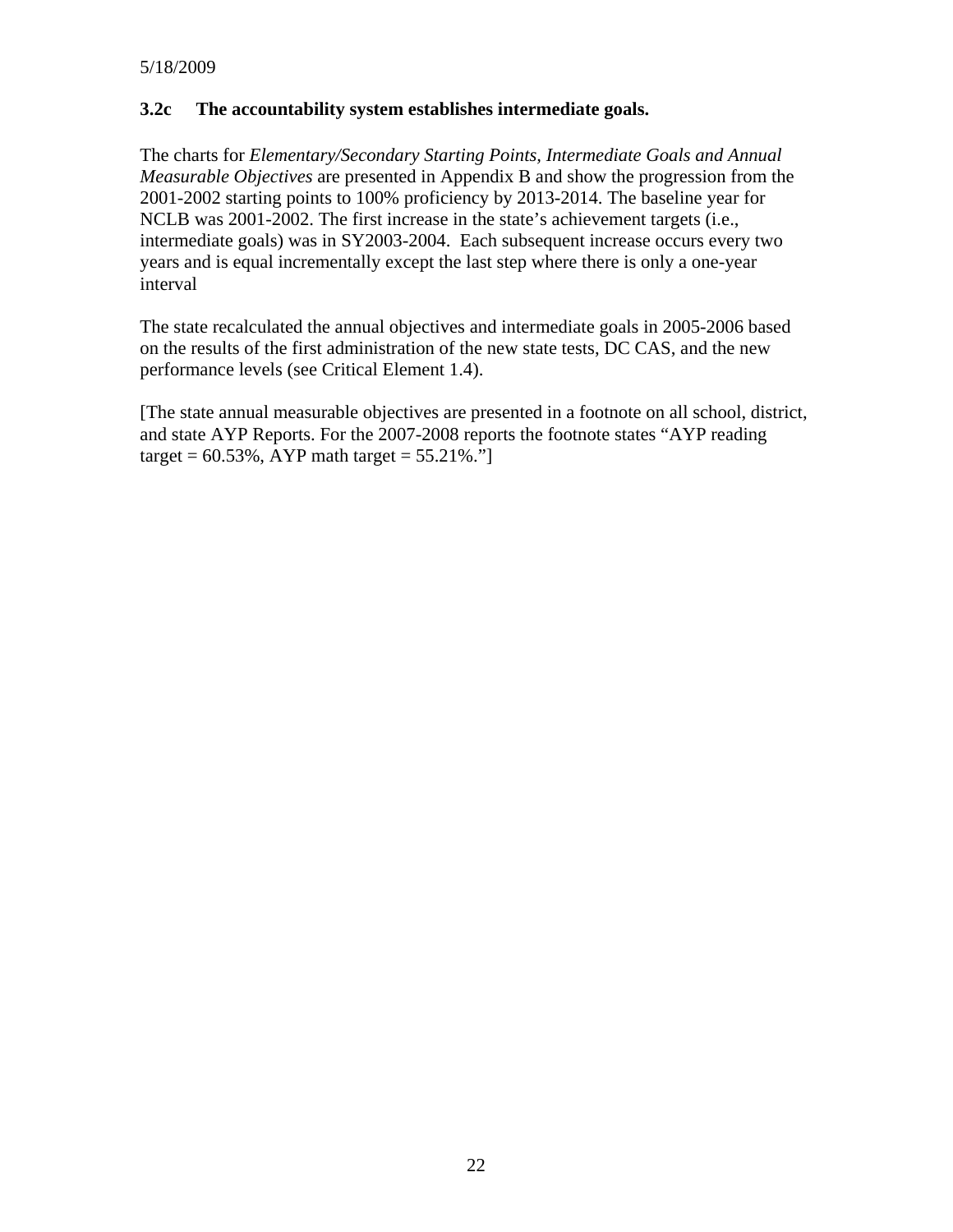## **PRINCIPLE 4: Annual Decisions**

#### **4.1 The accountability system determines annually the progress of schools and LEAs.**

For a school or LEA to make AYP, each subgroup (whole school, students with disabilities, NEP/LEP, economically disadvantaged, and all major racial/ethnic groups) must have at least 95 % participation rate on the state assessment and meet or exceed the State annual measurable objectives (AMO).

If a subgroup fails to make the AMO in any subject area, the school fails to achieve AYP.

To move into school improvement status, the school must fail to meet the AMO for two years in a row in the same subject area. For example, if the school fails to meet the reading AMO in year 1 and mathematics AMO in year 2 its status does not change. Please note that each subgroup must achieve the AMO each year. That is, if African American students fail to meet the reading AMO in year 1 and White students fail to do so in year 2, the school's status moves to the next level of improvement.

Once the school is in improvement, to move from year 1 to year 2, the school must fail to meet AYP in either of the next two years. For example, if a school in Year 1 School Improvement meets AYP in the following year it remains in the School Improvement Year 1. If the same school fails to meet  $\widetilde{AYP}$  in the 3<sup>rd</sup> or 4<sup>th</sup> year, it enters School Improvement 2.

If any school meets all of the applicable criteria, they can still make AYP under the 'Safe Harbor Provision' described in Element 3.2.

The rules as stated above apply for all local education agencies as well.

The OSSE makes annual AYP determinations approximately 30 days prior to the beginning of the school year.

[The AYP status for all schools, districts, and states are presented at the top of all Report Cards that are provided at <http://www.nclb.osse.dc.gov/index.asp>]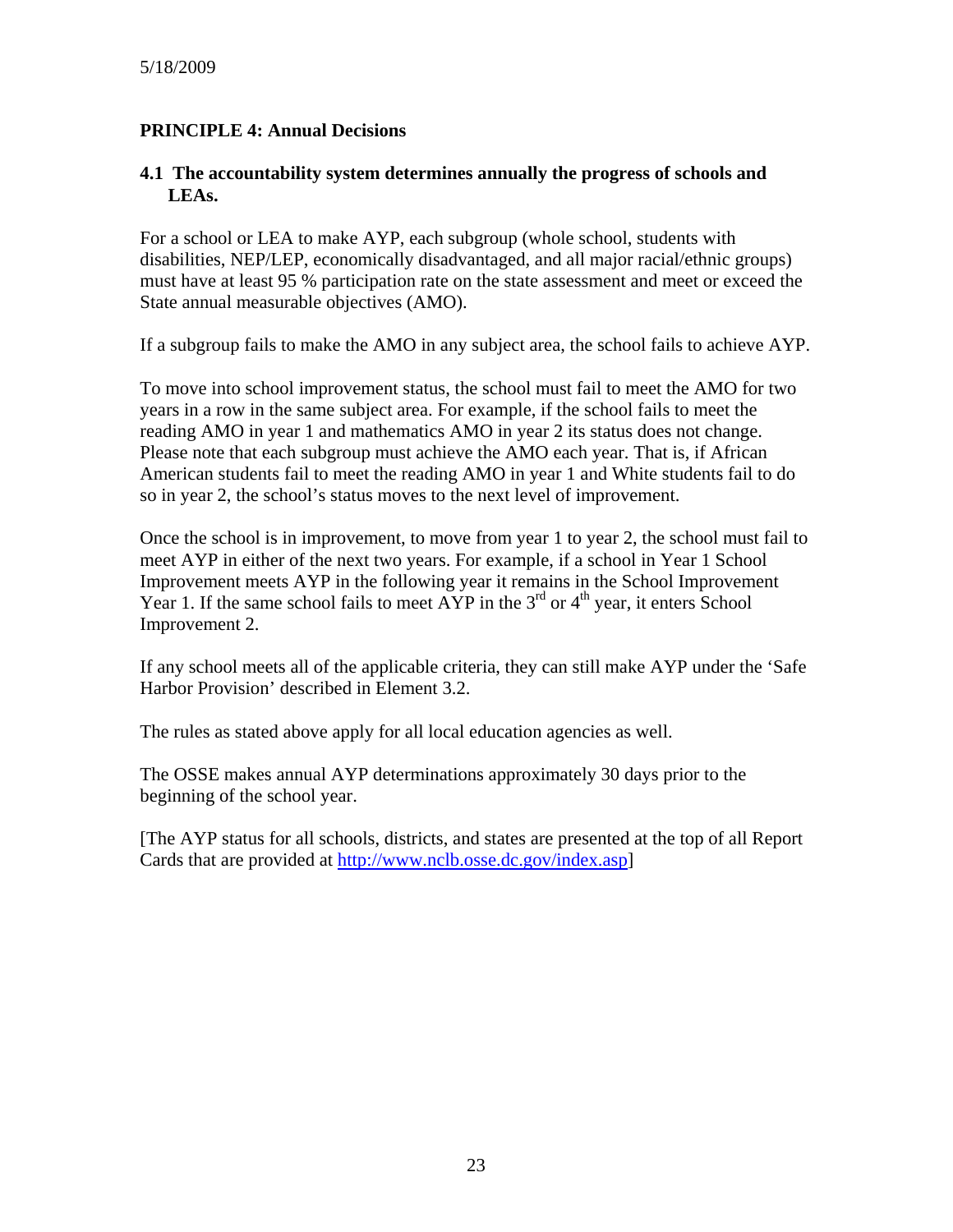# **PRINCIPLE 5: Subgroup Accountability**

#### **5.1 The accountability system includes all the required student subgroups.**

For a school or LEA to make AYP, each subgroup (whole school, students with disabilities, NEP/LEP, economically disadvantaged, and from all major racial/ethnic groups) must meet or exceed the State annual measurable objectives and have at least 95% participation rate in state assessment. For each subgroup to fail to make AYP, the school or LEA must fail to achieve AYP in the same content area/component for two consecutive years.

Students with disabilities are identified by their IEP and verified through SEDS, an automated special education data system. 504 students are included in calculations like all other students, but they are not included as students with disabilities. Economically disadvantaged students are identified through their application for free/reduced lunch. Major racial and ethnic groups, which include: African-American/Black, Asian/Pacific Islander, Hispanic, White and other are identified through the official enrollment process.

Students that are deemed to be English Language Learners participate fully in the State Accountability system. Service levels for English language learners are identified using the state Home Language Survey and the state language proficiency test, ACCESS for English language learners. LEP and NEP student (now referred to as English language learners) are those students who score at levels 1-4 on the ACCESS test. (Fully) English proficient students are those who score at level 5 on the ACCESS test. The exit criterion for the LEP students is a score of 5.0 on the ACCESS test.

[Reading, Math, and Science achievement data for all student subgroups are presented on school, district, and state "AYP Reports" and "Report Cards" at <http://www.nclb.osse.dc.gov/index.asp>.]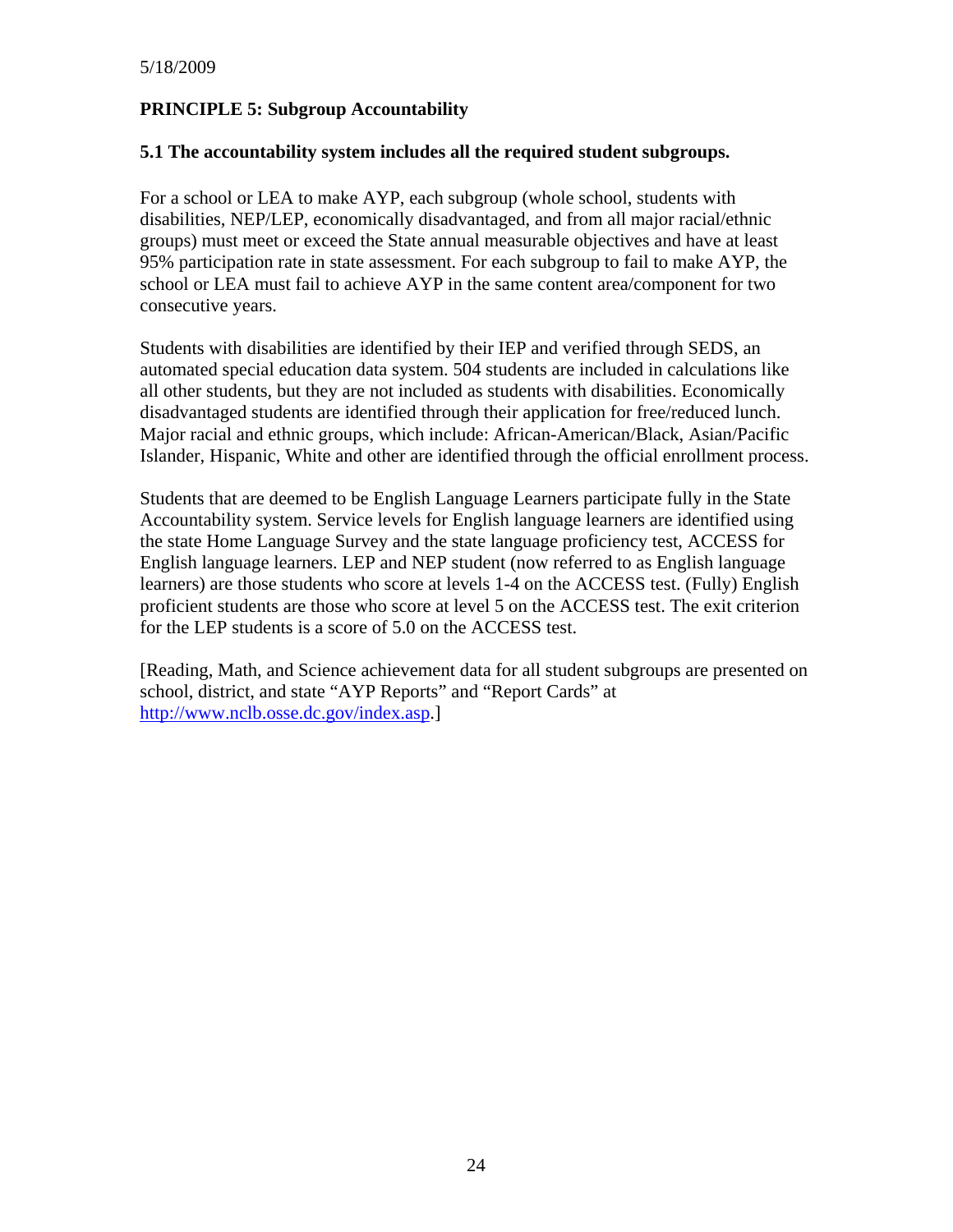#### **5.1 The accountability system holds schools and LEAs accountable for the progress of student subgroups.**

For a school or LEA to make AYP, they must meet three requirements. First, each subgroup (see below) must meet or exceed the State annual measurable achievement objectives in both reading and mathematics. Second, each school and LEA, and the state, must meet the applicable additional academic indicator  $-$  i.e., attendance for elementary schools and graduation rate for secondary schools. Third, a school, LEA, or the state must achieve 95 % participation on the state assessments for all subgroups. A school, LEA, or the state may also achieve the academic targets by meeting the safe harbor provisions outlined in Critical Element 3.2.

Subgroups include the whole school, economically disadvantaged, major ethnic and racial groups, students with disabilities, and limited English proficient students. LEAs are required to collect and report all required data to allow the State to disaggregate data consistent with the regulations of NCLB. Scores for students that were classified as limited English or non-English proficient, but become fully English proficient, are included in the school, district, and state LEP/NEP subgroup summaries for 2 years after the students exit the LEP/NEP program.

The state is currently implementing the second phase of a new state longitudinal data system (SLED). By August 2009, all required NCLB reports will be produced by the SLED. The SLED system now collects student-level demographic data from all LEAs as of February 2009 which allows for reports to be disaggregated by various subgroups once assessment data are available. For SY 2009-2010, the SLED will provide a unique student identifier (USI) for all public school students in DC. In addition, it will provide the ability to track daily attendance for all students by linking attendance records from each school's student information system to the USI. These data will come through either a nightly extract using a school's interoperability framework technology or via a manual file upload that will take place on a weekly basis.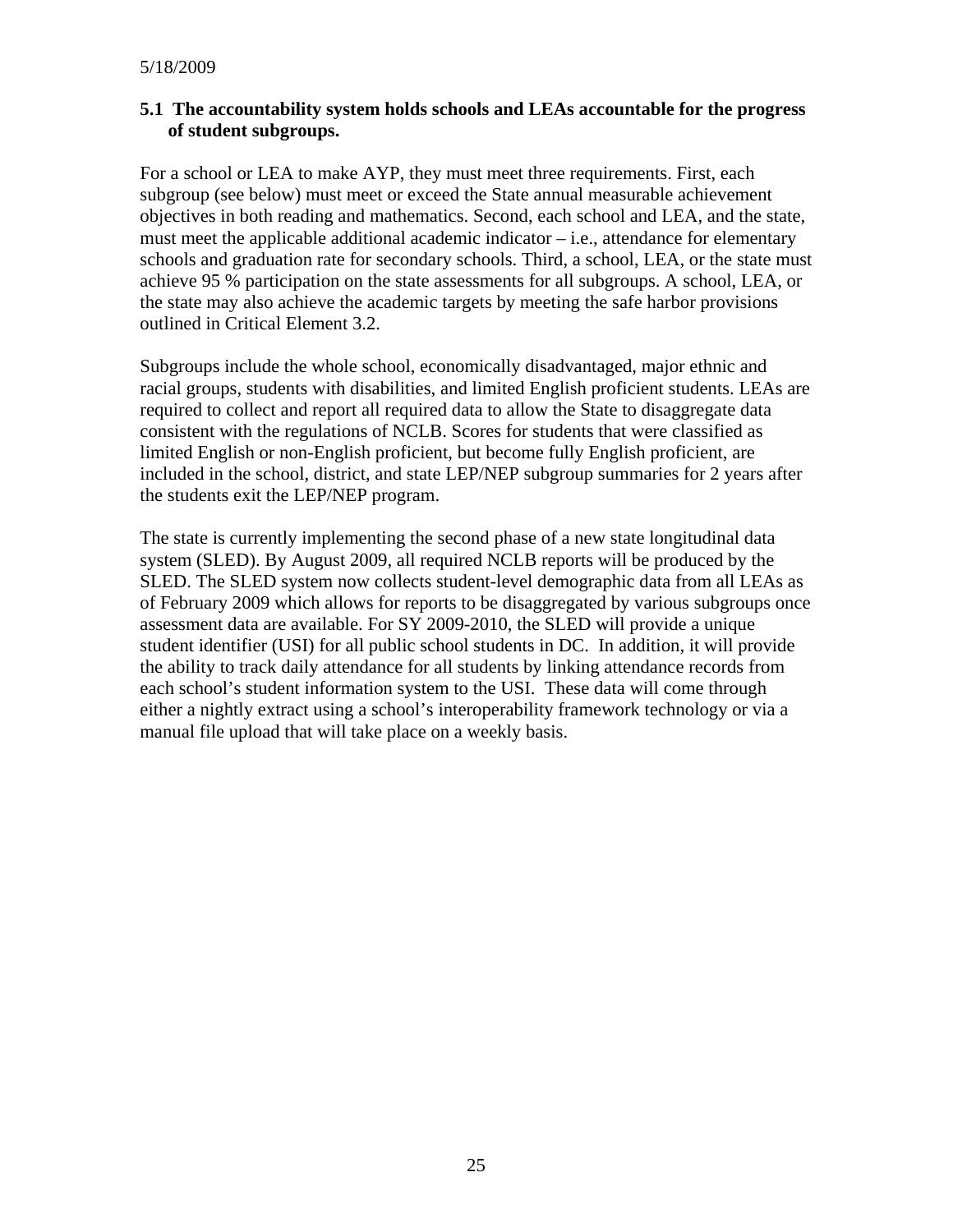## **5.3 The accountability system includes students with disabilities.**

Students with disabilities participate in the statewide assessment consistent with the accommodations outlined in the students' IEPs. All state accommodations fall in one of four categories: setting, timing/scheduling, presentation, and response.

The state expects that most students with disabilities will participate in the regular statewide assessment; however, a limited number of students with significant cognitive disabilities may be eligible for participation on the alternate assessment. Students who meet the state's eligibility criteria and all participation guidelines may prepare a portfolio for review through the state alternate assessment which is based on grade level content standards and uses alternate academic achievement standards. The criteria for participation in the DC CAS-Alternate are outlined in Appendix A. In accordance with federal regulations, the percentage of students scoring at the proficient or above levels statewide must not exceed 1 percent.

The state entered into a formal agreement with the United States Department of Education to ensure the Read Aloud accommodation for the state-wide reading assessment is applied to the appropriate population in the District of Columbia. Pursuant to guidance issued in January 2009, the state has set aggressive reduction targets for its local educational agencies. In addition, the OSSE is providing technical assistance and verifying that LEAs are reducing the use of the read aloud accommodation by 50% in SY2008-09 and 100% in SY2009-10.

[In 2007-2008, 94.91 percent of DC students with disabilities participated in the regular state assessment. The data are presented on the State Summary Report Cards at [http://www.nclb.osse.dc.gov/dccas\\_reportcards.asp](http://www.nclb.osse.dc.gov/dccas_reportcards.asp).]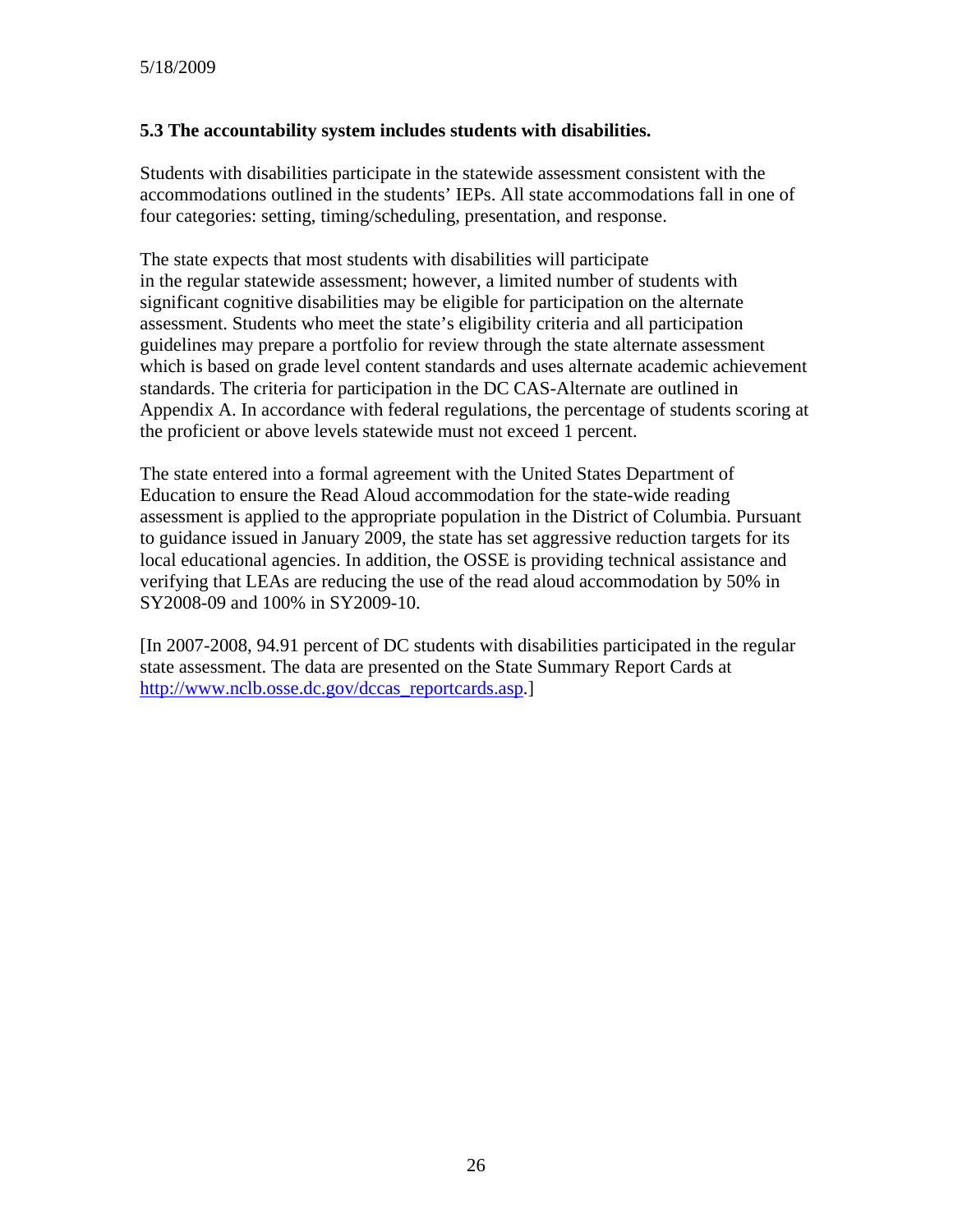#### **5.4 The accountability system includes limited English proficient students.**

All LEP/NEP students are included in the State's definition of AYP and the vast majority participate in the general assessment with accommodations (unless they are eligible to participate in the alternate assessment for students with significant cognitive disabilities).

In accordance with NCLB guidance, scores for LEP/NEP students who have enrolled in schools in the United States within the previous 12 months are not be required to participate in the reading portion of the state assessment and will be counted as participants for AYP if they participated in the state language proficiency assessments. The state report card reports the prevalence of this population. These same students must, however, take the mathematics assessment (with accommodations as appropriate). Although mathematics test participation is required, the scores are not counted in calculating AYP. If students do not take the mathematics test, they are counted as nonparticipants. DC CAS reading scores are also not counted in calculating AYP even if the tests are taken.

Scores for students who were classified as limited English or non-English proficient, but become fully English proficient, are included in the school, district, and state LEP/NEP subgroup summaries for 2 years after the students exit the LEP/NEP program.

Service levels for NEP/LEP students is identified using the state Home Language Survey and the state language proficiency test, ACCESS for English language learners. LEP and NEP student are those students who score at levels 1-4 on the ACCESS test. (Fully) English proficient students are those who score at level 5 on the ACCESS test. State guidance prescribes how students with disabilities and English language learners are assessed in regard to testing accommodations (see Appendix C).

[In 2007-2008, 98.68 percent of DC students enrolled in LEP/NEP programs participated in the state assessments. The data are presented on the State Summary Report Cards at [http://www.nclb.osse.dc.gov/dccas\\_reportcards.asp](http://www.nclb.osse.dc.gov/dccas_reportcards.asp).]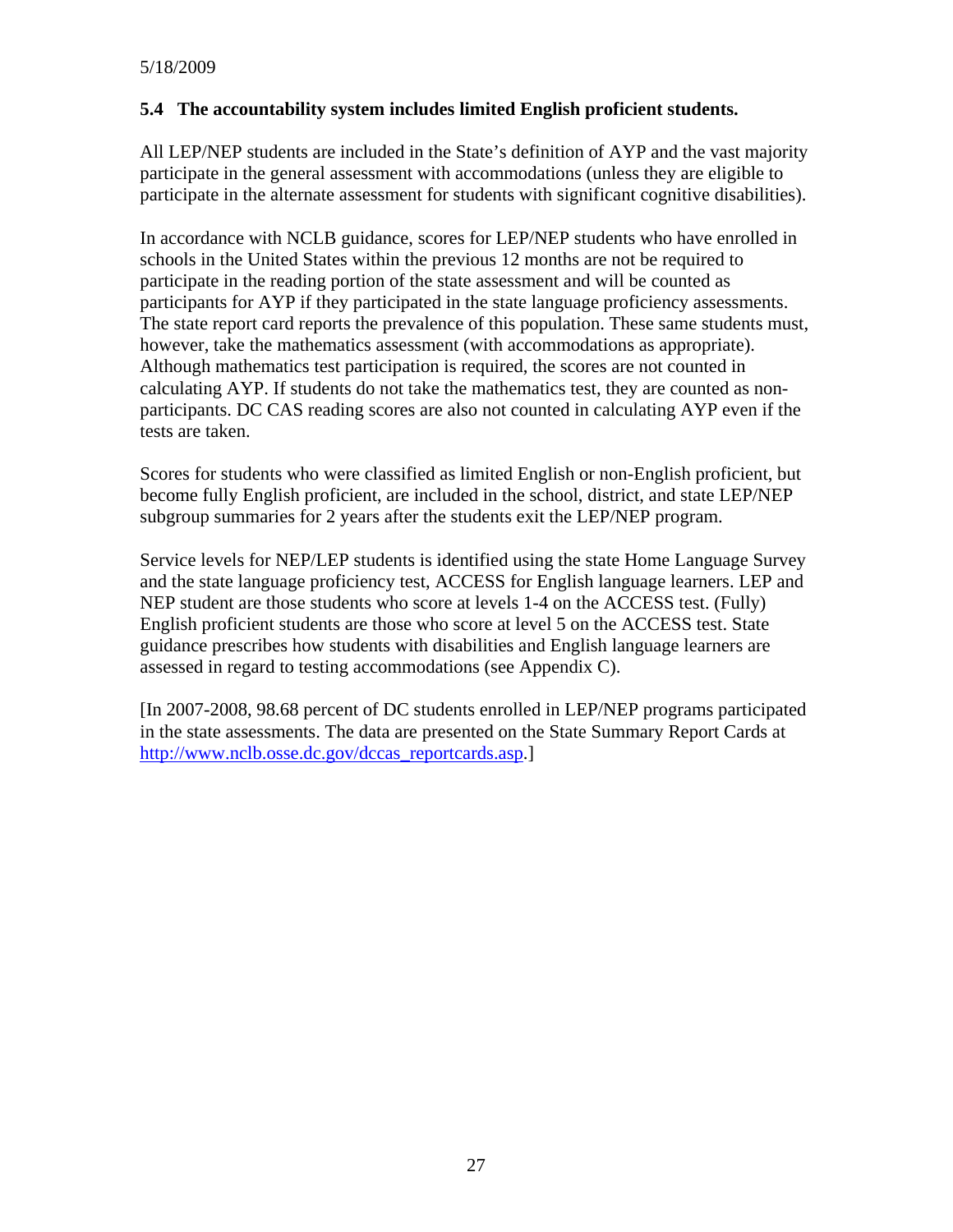# **5.5 The State has determined the minimum number of students sufficient to yield statistically reliable information for each purpose for which disaggregated data are used.**

The following table details the minimum number of students for reporting and accountability for all subgroups. For small schools  $-$  i.e., schools with fewer than 25 students enrolled for a full academic year, data are aggregated across years. School data are aggregating for two consecutive years for the purpose of evaluating whether a school has achieved adequate yearly progress.

| $Minimum-N$                         | <b>Number</b>                    |
|-------------------------------------|----------------------------------|
| For reporting (privacy)             |                                  |
| For AYP determination (reliability) | 25 (academic proficiency) and 40 |
|                                     | (participation rate)             |

[The state minimum group size for achievement data is presented in a footnote on all school, district, and state AYP Reports presented at <http://www.nclb.osse.dc.gov/index.asp>. For the 2007-2008 reports the footnote states that "No data are displayed for groups with less than 25 students."]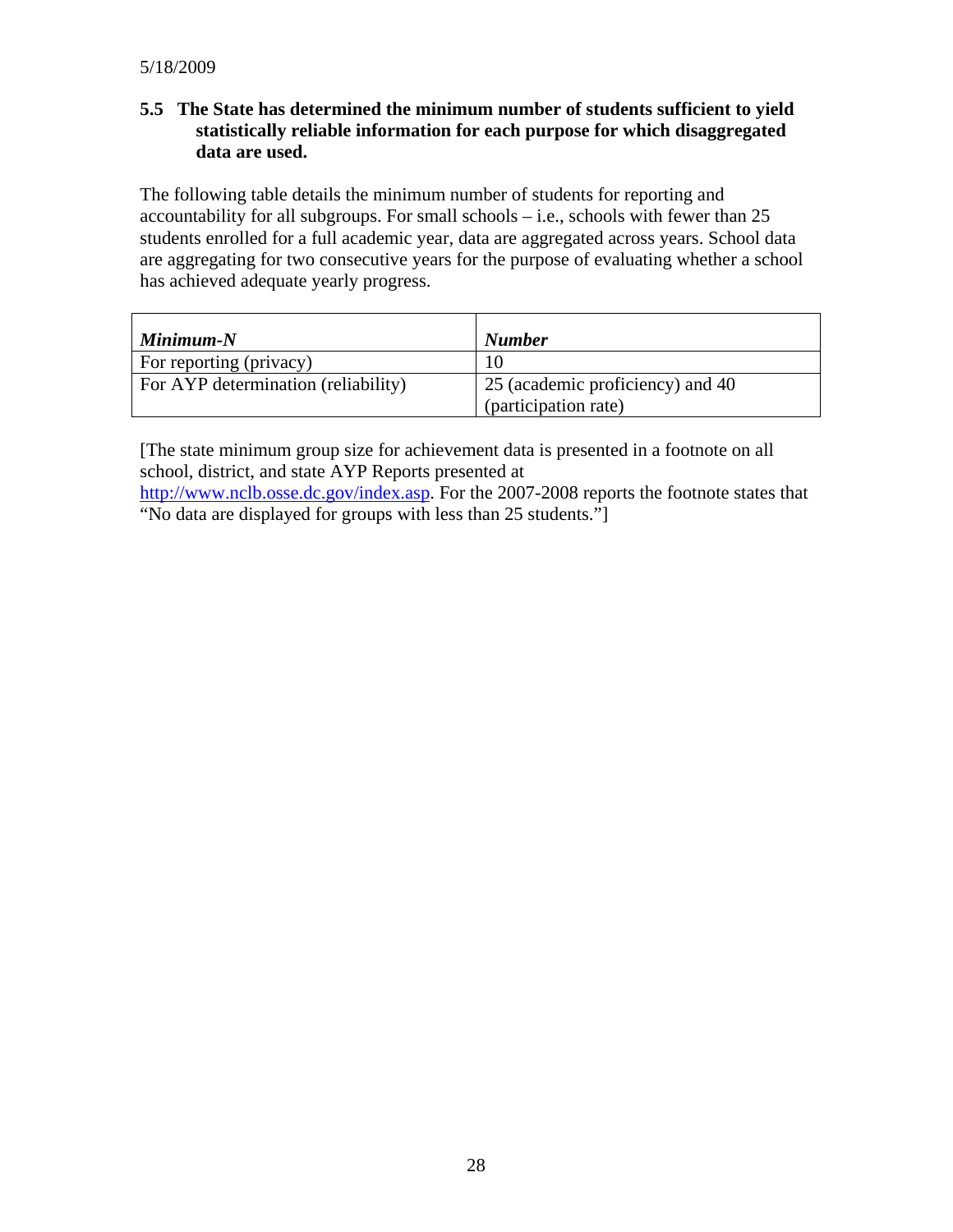#### **5.6 The State has strategies to protect the privacy of individual students in reporting achievement results and in determining whether schools and LEAs are making adequate yearly progress on the basis of disaggregated subgroups.**

Confidentiality is assured by the state policy of not reporting results for groups of less than 10. In cases where all students in a group score at the same performance level and confidentiality is compromised, the state is examining the feasibility of reporting the results as ranges of performance rather than exact percentages.

[The state minimum group size for achievement data is presented in a footnote on all school, district, and state Report Cards presented at <http://www.nclb.osse.dc.gov/index.asp>. For the 2007-2008 reports the footnote states that "No data are displayed for groups with less than 10 students."]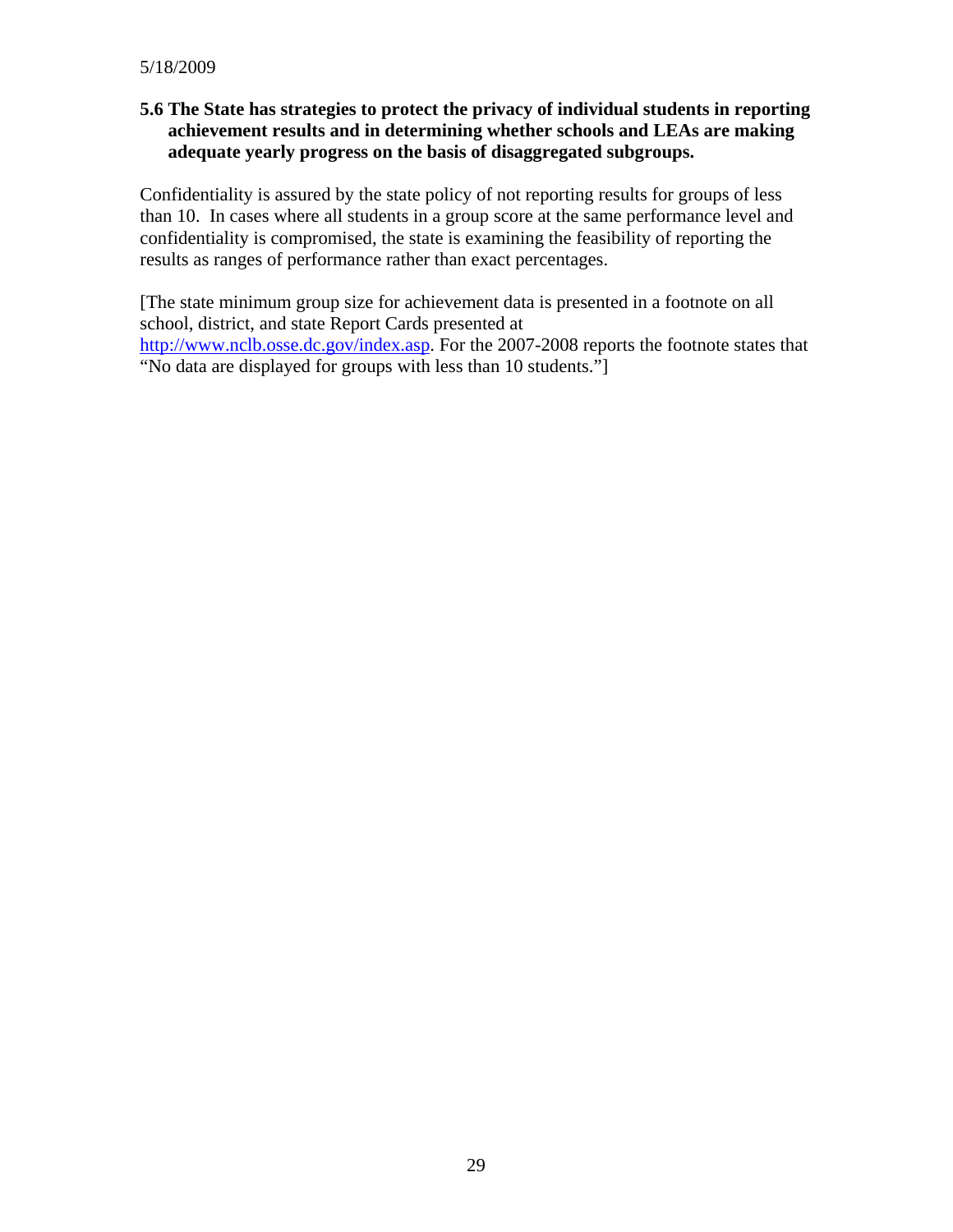#### **PRINCIPLE 6: Academic Assessments**

#### **6.1 The accountability system is based primarily on academic assessments.**

For a school or LEA to make AYP, they must meet three requirements. First, a school or LEA must achieve 95 % participation on the state assessments for all subgroups. Second, each subgroup (e.g., whole school, students with disabilities, NEP/LEP, economically disadvantaged, and all major racial/ethnic groups) must meet or exceed the State annual measurable achievement objectives in both reading and mathematics. Third, each school and LEA must meet the applicable additional academic indicator – attendance for elementary schools and graduation rate for secondary schools. A school, LEA, or the state may also achieve the academic targets by meeting the safe harbor provisions outlined in Critical Element 3.2.

[Definitions of terms and descriptions of programming "business rules" are presented in the FAQ section of the state reports at [http://www.nclb.osse.dc.gov/index.asp.](http://www.nclb.osse.dc.gov/index.asp) School, district, and state adequate yearly progress (AYP) data are presented for Reading and Math at<http://www.nclb.osse.dc.gov/index.asp>. The "Percent Tested" is presented on all "AYP Reports" at <http://www.nclb.osse.dc.gov/reportcards.asp>. The state annual measurable objectives are presented in a footnote on all school, district, and state AYP Reports. For the 2007-2008 reports the footnote states "AYP reading target = 60.53%, AYP math target =  $55.21\%$ ."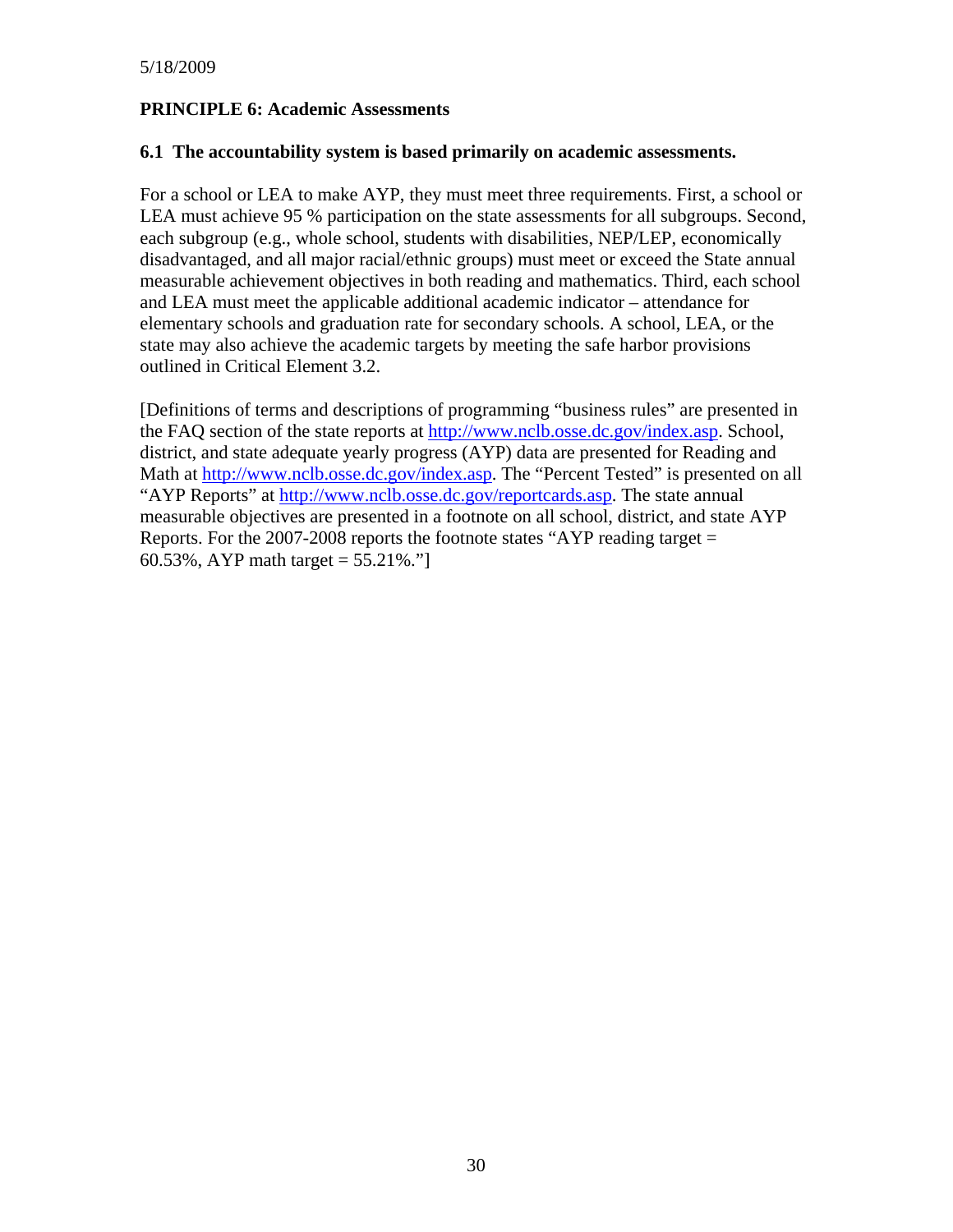# **PRINCIPLE 7: ADDITIONAL INDICATORS**

#### **7.1 The accountability system includes graduation rate for high schools.**

Graduation rate is the additional academic indicator for determining AYP at the high school level. DC currently employs the Common Core of Data: Graduate Leaver Indicator. This formulation defines graduation rate as the total number of graduates in a given year with a regular diploma divided by the sum of the number of graduates (for that year) and dropouts for the current year and the three preceding years. The definition of diploma excludes GED, certificates of completion, certificates of attendance, or any other diploma not fully aligned with the State's academic standards.

For schools below the baseline state average, AYP can only be achieved if the school graduation rate increases each year by one percentage point until they reach the baseline state average. Dropouts are defined based on the criterion established by the National Center for Educational Statistics and as reported in the Common Core of Data.

As a result of a change in USDE regulations, the District of Columbia has begun to collect data needed to calculate the graduate rate using the new required student cohort method. Complete four-year data using the new method will be publicly reported for the first time for the class of 2010-2011.

DC has conducted an analysis, including an examination of other state practices and local impact data, to establish, as outlined in Section B of the new guidance [34 C.F.R. §200.19(b)(3)], "(a) a single graduation rate goal that represents the rate the State expects all high schools in the State to meet, and (b) annual graduation rate targets that reflect continuous and substantial improvement from the prior year toward meeting or exceeding the State's graduation rate goal."

[AYP determinations for the graduation rate are presented on all NCLB high school Report Cards presented at<http://www.nclb.osse.dc.gov/index.asp>(following the school links on the left side of the page). District and State summary graduation rate data are presented at <http://www.nclb.osse.dc.gov/schools.asp>.]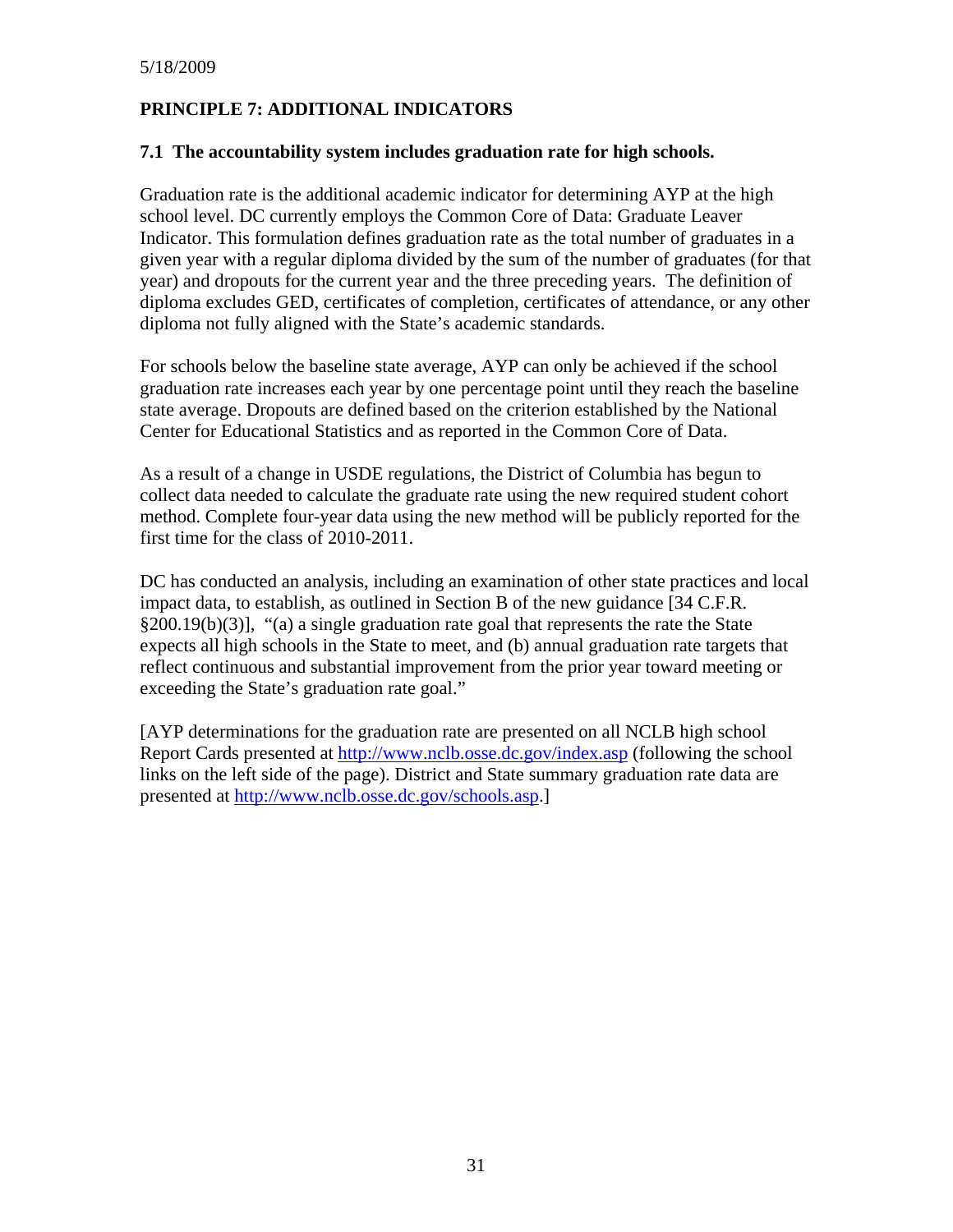#### **7.2 The accountability system includes an additional academic indicator for elementary and middle schools.**

Attendance is the additional academic indicator for all elementary and middle schools (e.g., schools without grade 12). Attendance is calculated by dividing the total daily attendance over the complete academic year by the total daily enrollment taken over the same period. Schools will be required to record and report both daily attendance and enrollment.

For the purposes of determining accountability, "attendance" excludes those students whose absence is due to valid excused absence as defined in Title 5 DCMR Chapter 2101.2. This means that the student's absence during this time will not count against a school's total daily enrollment.

The state's implementation of its longitudinal data warehouse will facilitate a more accurate integration of education data, including attendance. The data warehouse will significantly improve the attendance and enrollment tracking process. For SY 2009-2010, the SLED will provide a unique student identifier (USI) for all public school students in DC. In addition, it will provide the ability to track daily attendance for all students by linking attendance records from each school's student information system to the USI. This data will come through either a nightly extract using schools interoperability framework technology or via a manual file upload that will take place on a weekly basis.

To make the attendance AYP indicator, a school must meet the following:

- A school will have 90% daily attendance.
- A school with less than 90% attendance must show annual improvement of at least 1 percentage point.

[AYP determinations for the attendance rate are presented on all NCLB elementary, junior high school, and middle school Report Cards presented at <http://www.nclb.osse.dc.gov/index.asp> (following the school links on the left side of the page). District and State summary attendance rate data are presented at [http://www.nclb.osse.dc.gov/schools.asp.](http://www.nclb.osse.dc.gov/schools.asp)]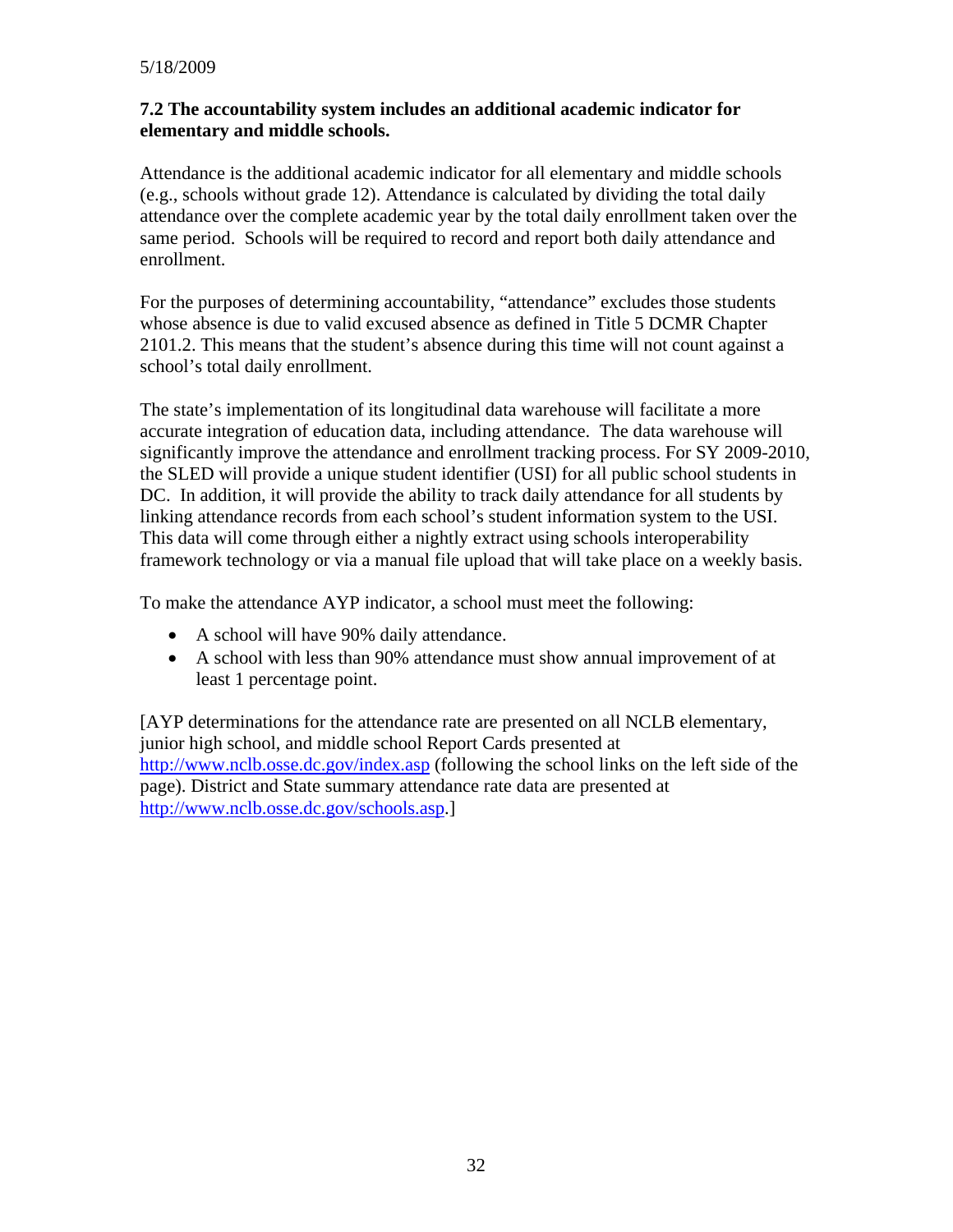#### **7.3 The additional indicators are valid and reliable.**

The Office of the State Superintendent of Education, District of Columbia Public Charter School Board, and the District of Columbia Public Schools collaborate to implement systems that permit the state to monitor and report state level data. The District of Columbia Public Schools uses an automated student information system that requires schools to take attendance daily.

Public charter schools must report attendance weekly with the majority now able to report on a daily basis. Appropriate data collection strategies and quality control measures are being applied to the attendance, enrollment, and graduation rate data to ensure graduation rate and attendance data are valid and reliable. All DCPS schools undergo an internal enrollment audit. Moreover, all schools within the District of Columbia, including charter schools, fully participate in an external census audit of enrollment, special education and bilingual service participation, and attendance conducted by the OSSE with the assistance of an outside auditor.

The SLED system will be used at the state level to monitor attendance. All daily attendance data will be populated into the SLED directly from the source systems at the LEAs. This will allow for report generation and comparisons between LEAs and schools. The state produces annual technical reports assessing the reliability and validity of state assessments that are reviewed by the state's Technical Advisory Committee. Technical reports examining the general and alternate reading and mathematics assessments support the alignment, reliability and validity of the test design. Similarly, the studies of science demonstrate the general and alternate assessments are valid, reliable and aligned to the state science content standards.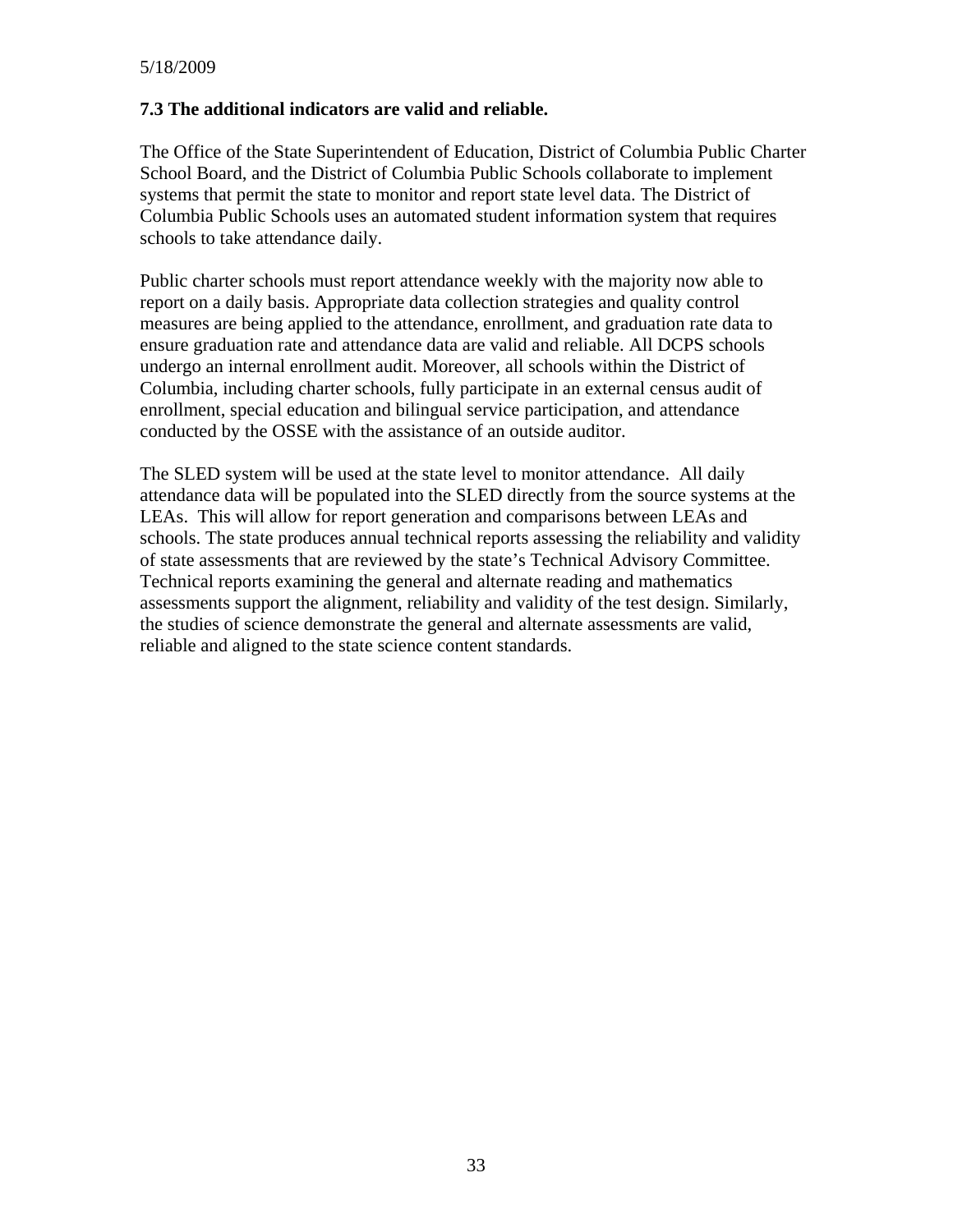#### **PRINCIPLE 8: SEPARATE DECISIONS FOR READING/LANGUAGE ARTS AND MATHEMATICS**

#### **8.1 The accountability system holds schools and districts separately accountable for reading/language arts and mathematics.**

The State AYP determination for all students separately measure reading and mathematics in the aggregate and for each identified subgroup.

For accountability purposes, all schools are classified as either elementary or secondary schools that have separate accountability targets (see Appendix B). All grade level performance percentages within a category (e.g., elementary) are compared to the same annual measurable objective (see Critical Element 3.2.a). For a school, the AYP status is determined by the subject area with the "lowest level." For example, if a school achieves AYP in math but fails to achieve AYP in reading for two consecutive years, the school is classified as "in need of improvement, year 1."

For LEAs and the SEA, the AYP (and school improvement) status is also determined by the "lowest level." For example, if an LEA achieves AYP at the elementary level but fails to achieve AYP for two consecutive years at the secondary level, the LEA is classified as "in need of improvement, year 1."

[Definitions of terms and descriptions of programming "business rules" are presented in the FAQ section of the state reports at [http://www.nclb.osse.dc.gov/index.asp.](http://www.nclb.osse.dc.gov/index.asp) School, district, and state adequate yearly progress data are presented for Reading and Math at <http://www.nclb.osse.dc.gov/index.asp>.]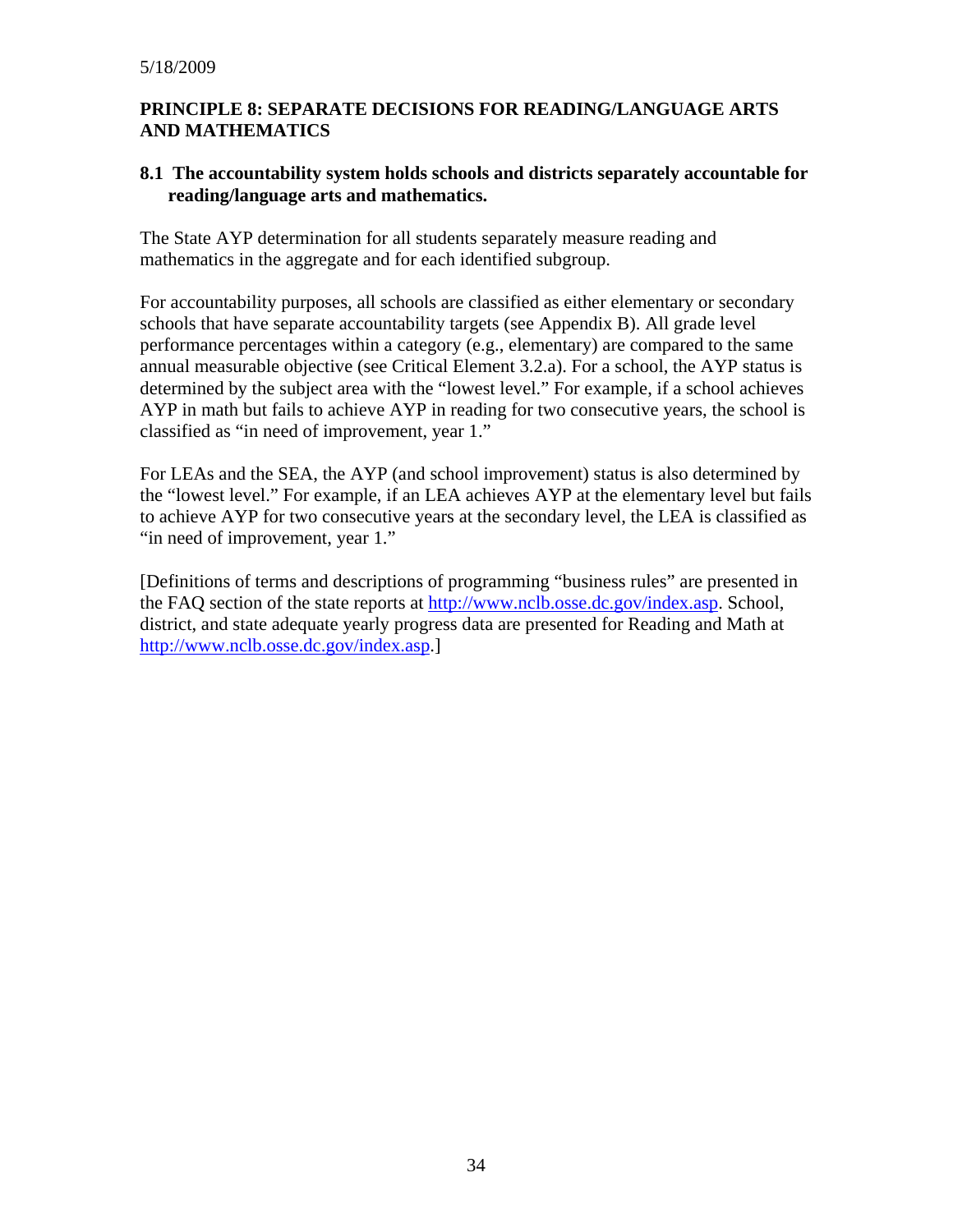# **PRINCIPLE 9: SYSTEM VALIDITY AND RELIABILITY**

#### **9.1 The accountability system produces reliable decisions.**

The state periodically commissions studies of the reliability of AYP determinations. Reliability is calculated by comparing AYP determinations across years by schools and subgroups. These studies focus on the reliability of the classifications (e.g., the probability of Type I and II classification errors). The state has completed annual technical reports for the 2006 and 2007 general assessment and alternate assessments.

The initial technical report for the state science assessments was completed in January 2009. The state has also completed alignment studies, strand validity studies, and convergent/divergent validity studies. For science, these studies were submitted to USDE with the 2009 Peer Review documentation.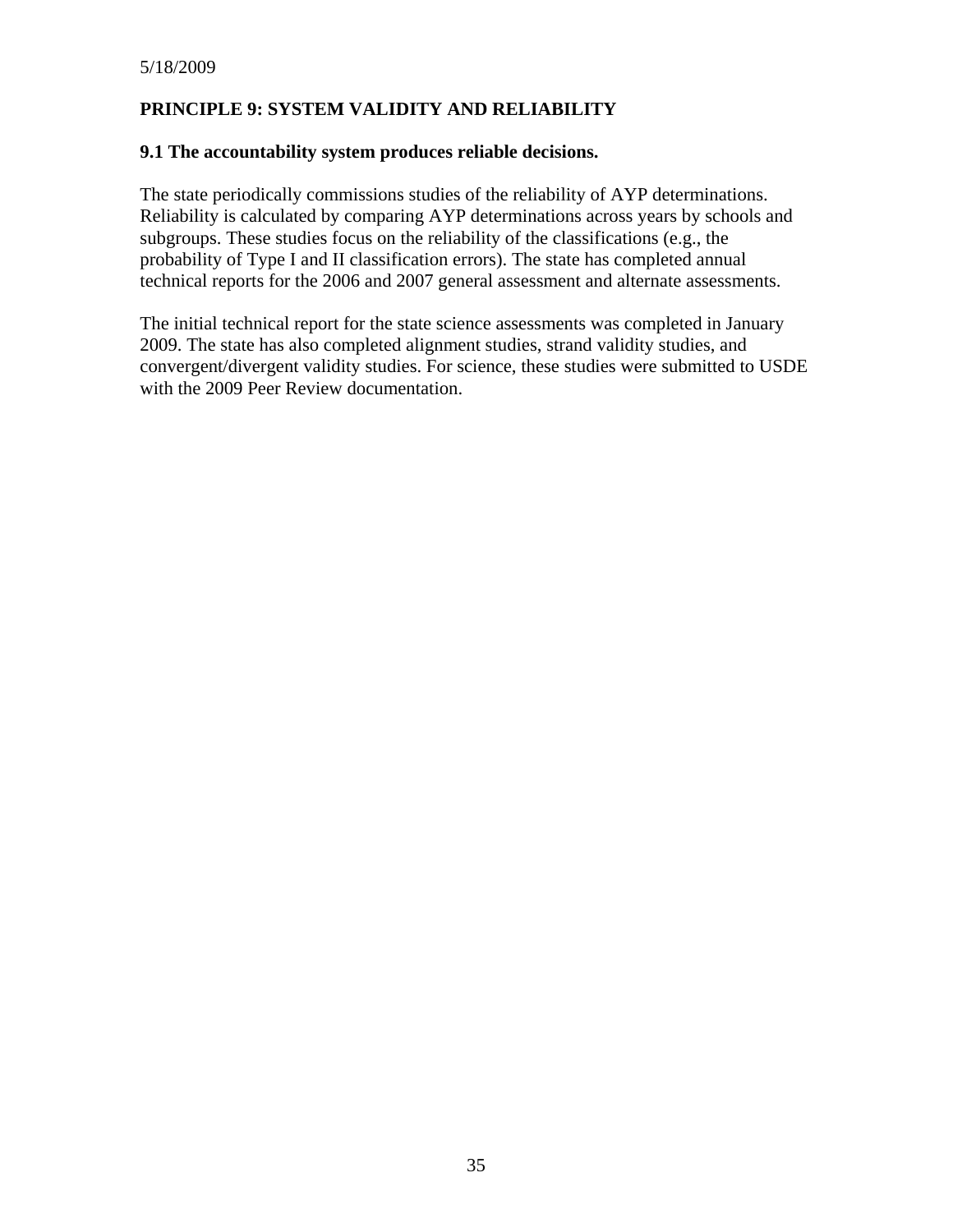#### **9.2 The accountability system produces valid decisions.**

The state periodically commissions external analyses to examine the reliability of AYP determinations (see Critical Element 9.1). Moreover, the state has worked closely with LEAs to develop parallel analytic systems so that LEAs are able to validate all state determinations. Towards this end, the State has established an appeal process for all LEAs to appeal an accountability decision and schools are provided 30 days to appeal AYP decisions.

The state is currently implementing the second phase of a new state longitudinal data system (SLED) with the goal of further improving the reliability of AYP determinations. By August 2009, all required NCLB reports will be produced by the SLED. The SLED system began collecting student-level demographic data from all LEAs on February 28, 2009, allowing for reports to be disaggregated by various subgroups once assessment data is included. For SY 2009-2010, the SLED will provide a unique student identifier (USI) for all public school students in DC. In addition, it will provide the ability to track daily attendance for all students by linking attendance records from each school's student information system to the USI. This data will come through either a nightly extract using a school's interoperability framework technology or via a manual file upload that will take place on a weekly basis.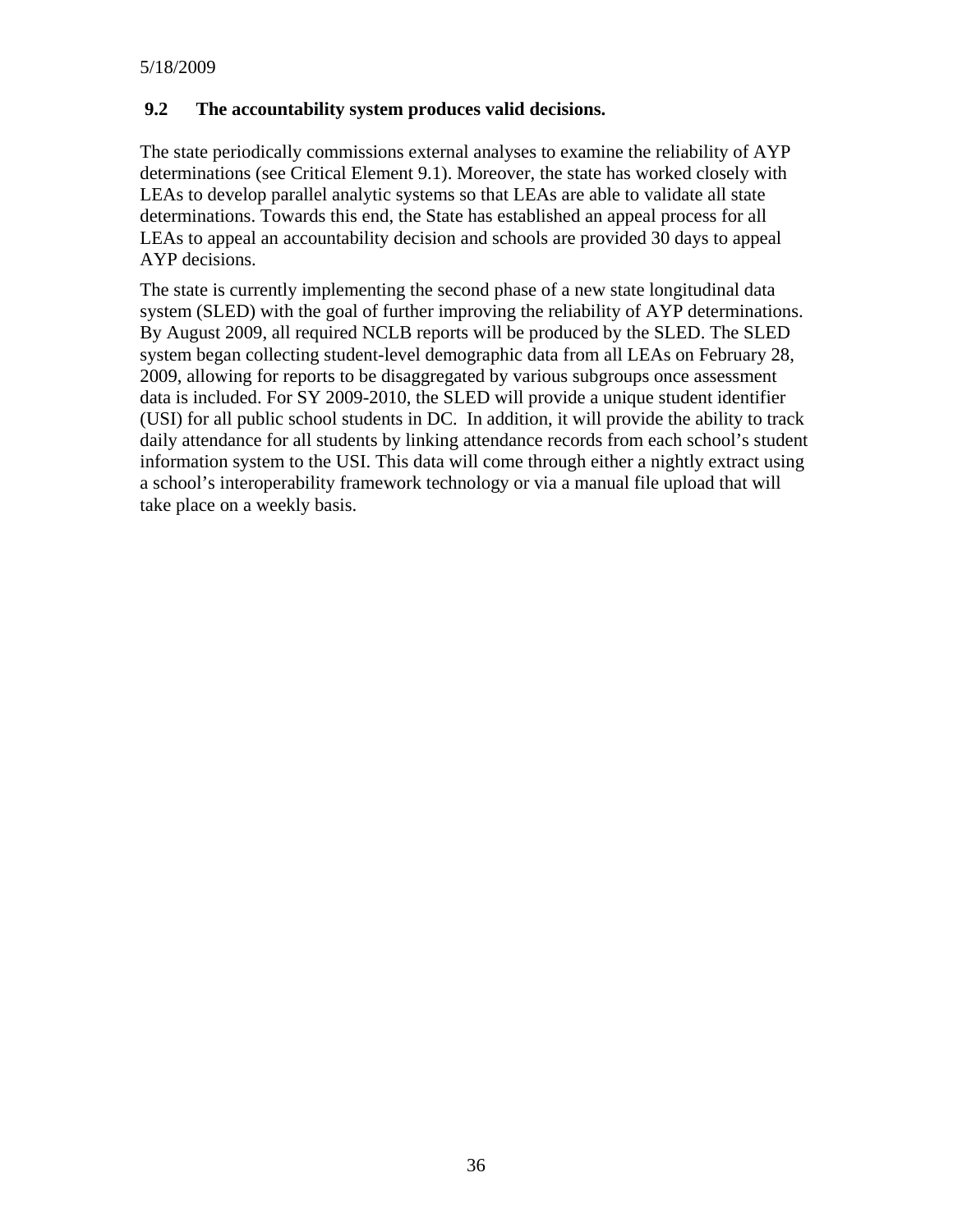# **9.3 The State has a plan for addressing changes in assessment and student population.**

Currently, the state does not plan to change either the reading or mathematics assessments. As noted in Critical Elements 9.1 and 9.2, the state will continue to periodically examine the decision accuracy of the accountability system including an examination of the reliability of AYP determinations.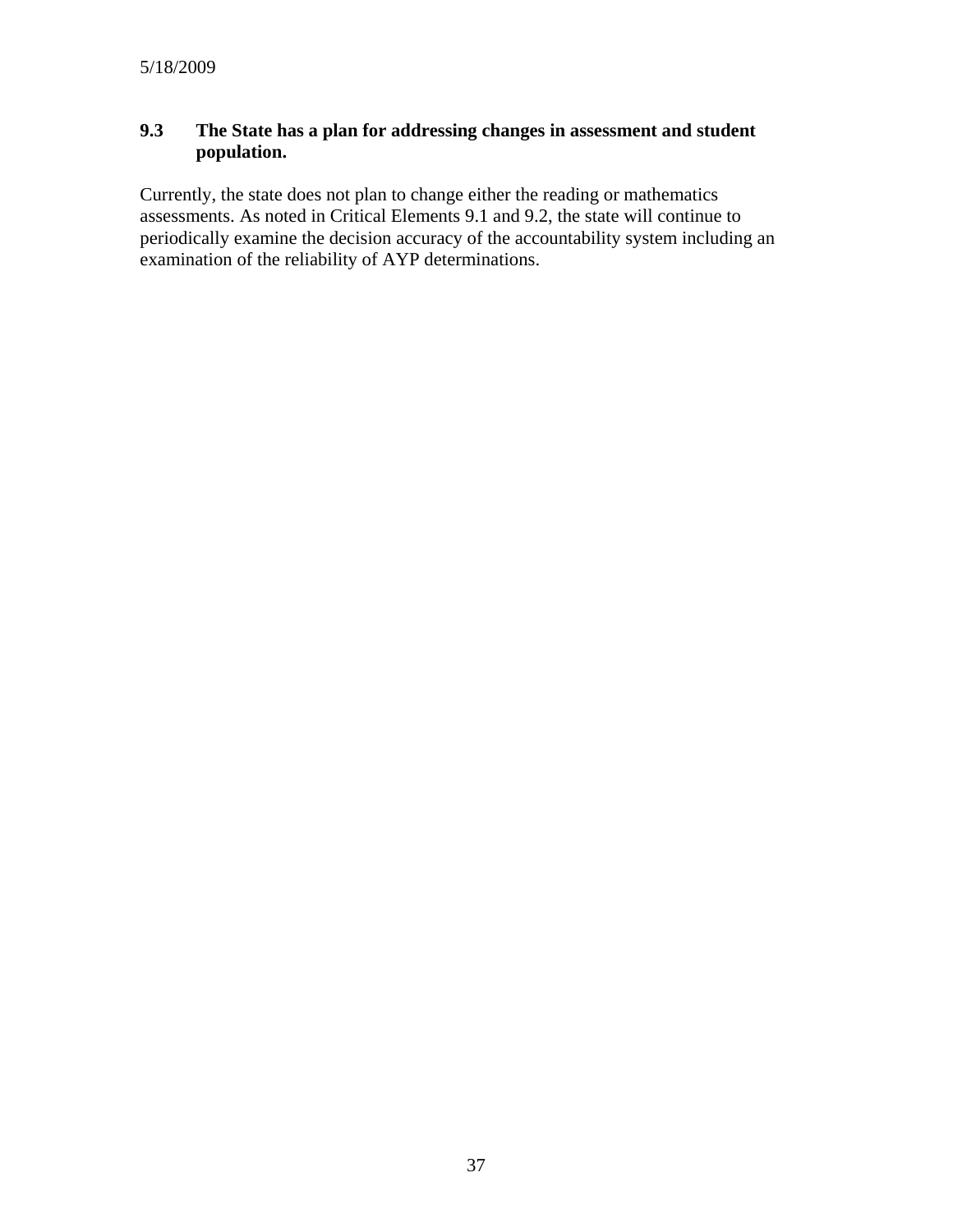# **PRINCIPLE 10: PARTICIPATION RATE**

#### **10.1 The accountability system has the means for calculating the rate of participation in the statewide assessment.**

The State Accountability System holds LEAs accountable for reaching the 95% participation rate for assessment. The accountability for participation will be separate from that for proficiency and the other academic indicators.

When a group does not have 95% tested for the AYP Report for the current year their percent tested are averaged across the current and previous 2 years. If the average is at least 95%, the group is credited with meeting the percent tested target.

The State defines the Full Academic Year as described in Element 2.2, and then calculates the 95% rate of participation in both the aggregate and by subgroup. The participation rate corresponds to the population reported on the mandated state, LEA, and school report cards – i.e., the student population on first day of testing. Participants or test takers are students that complete the reading and mathematics subtests. The participation rates are determined for the total school and all subgroups by dividing the number of testtakers by the full academic year enrollment for each group. The rules for including LEP/NEP students who have moved to the United States in the past 12 months are applied so that they are counted as participants if they have completed the state's language proficiency test, ACCESS for ELL (see Critical Element 5.4).

[Definitions of terms and descriptions of programming "business rules" are presented in the FAQ section of the state reports at [http://www.nclb.osse.dc.gov/index.asp.](http://www.nclb.osse.dc.gov/index.asp) School, district, and state adequate yearly progress (AYP) data are presented for Reading and Math at<http://www.nclb.osse.dc.gov/index.asp>. The "Percent Tested" is presented on all "AYP Reports" at <http://www.nclb.osse.dc.gov/reportcards.asp>.]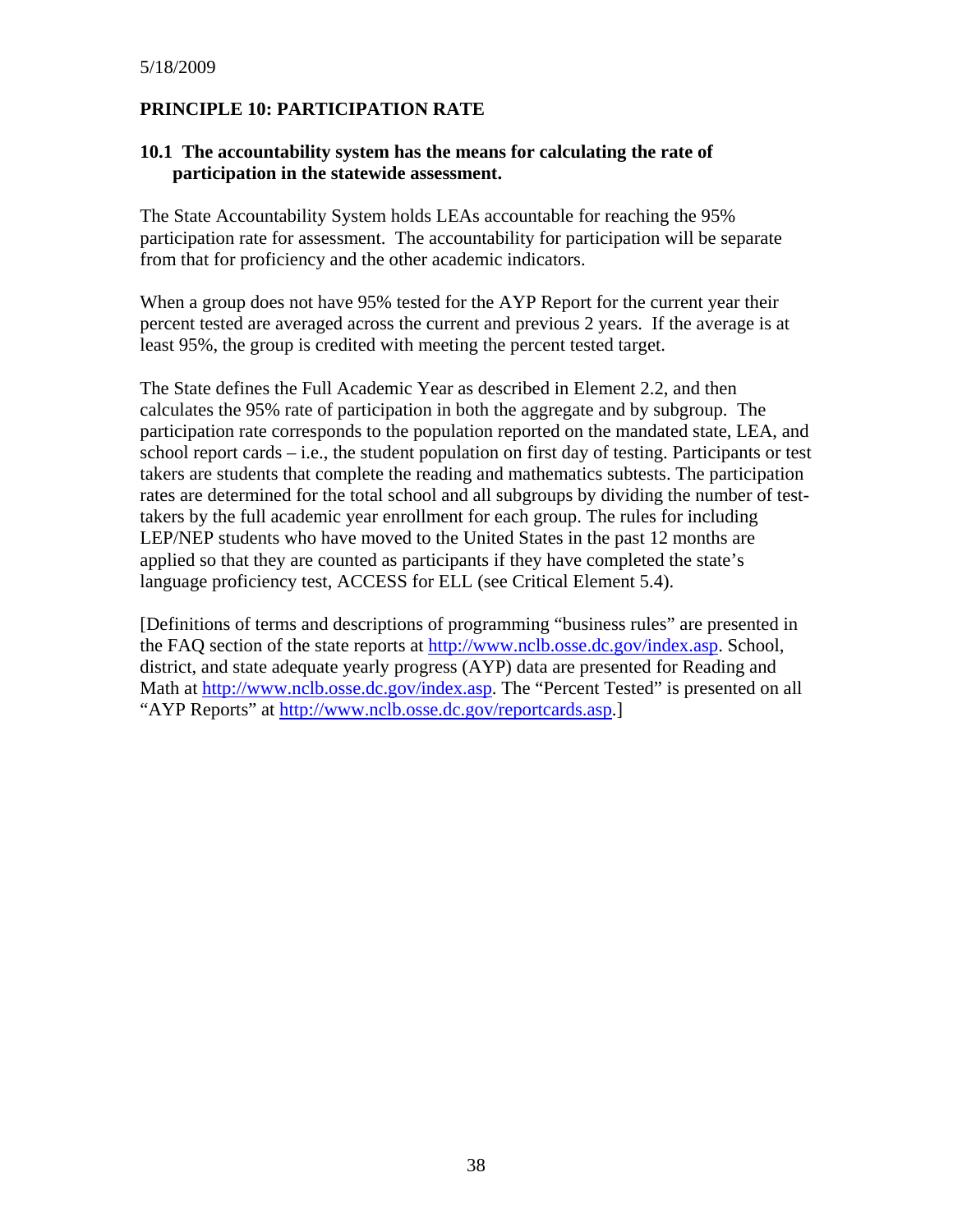#### **10.2 The accountability system has a means of applying the 95 percent assessment criteria to student subgroups and small schools.**

The State Accountability System ensures that the 95% participation requirement is applied when the group size is statistically significant according to State definitions and regulations. The minimum group size for participation is 40.

[Definitions of terms and descriptions of programming "business rules" are presented in the FAQ section of the state reports at [http://www.nclb.osse.dc.gov/index.asp.](http://www.nclb.osse.dc.gov/index.asp) School, district, and state adequate yearly progress (AYP) data are presented for Reading and Math at<http://www.nclb.osse.dc.gov/index.asp>. The "Percent Tested" is presented on all "AYP Reports" at <http://www.nclb.osse.dc.gov/reportcards.asp>.]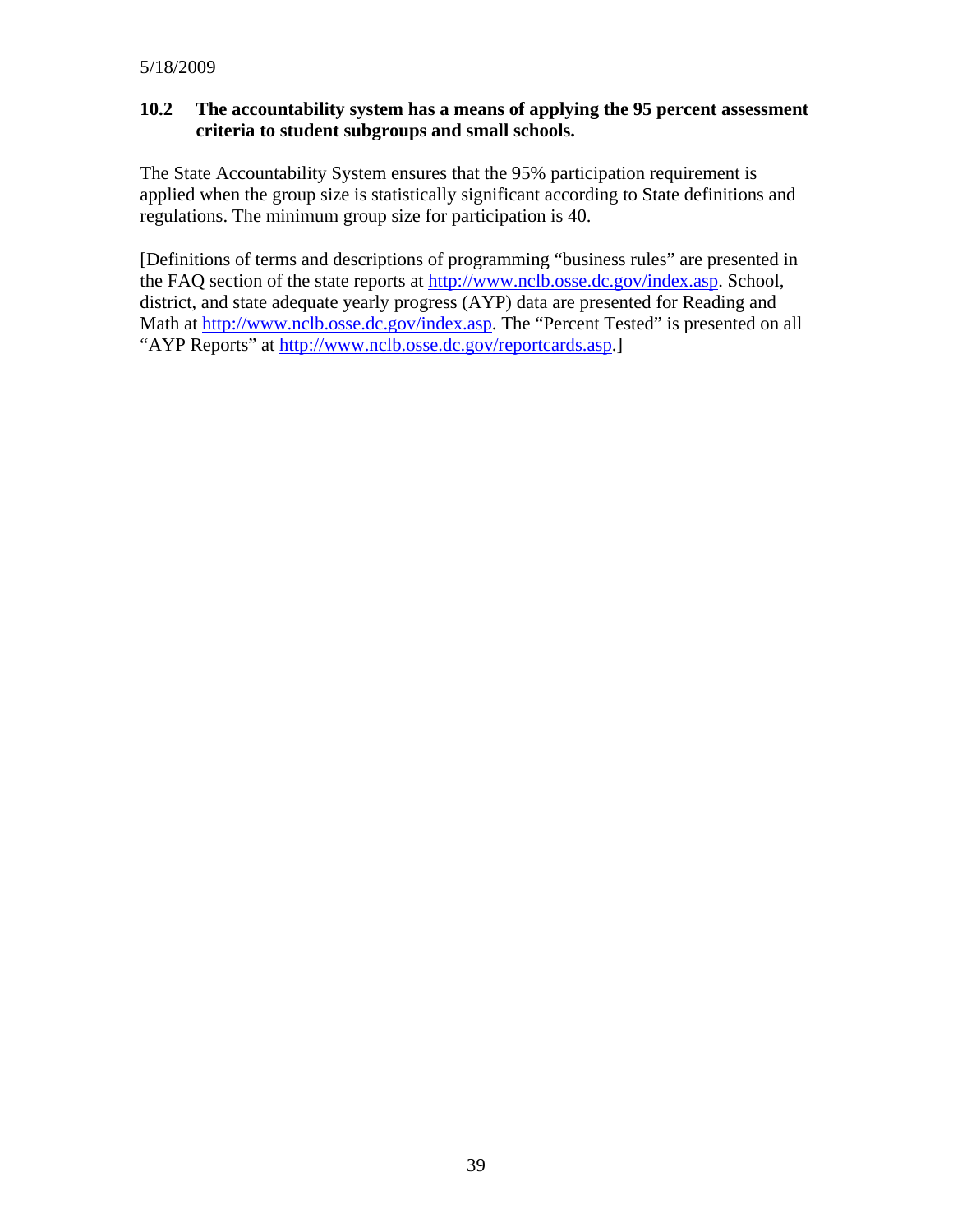# APPENDIX A CRITERIA FOR PARTICIPATION IN DCCAS ALT

The full criteria for participation can be found at: [http://www.ihdi.uky.edu/ilssa/dc-cas](http://www.ihdi.uky.edu/ilssa/dc-cas-alt/administrationGuide/20082009TeacherManual/chapter3.pdf)[alt/administrationGuide/20082009TeacherManual/chapter3.pdf](http://www.ihdi.uky.edu/ilssa/dc-cas-alt/administrationGuide/20082009TeacherManual/chapter3.pdf)

#### **Participation Guidelines**

**Instructions**: 1) Answer all of the following statements and 2) select the Performance Dimension based on the descriptors provided.

#### **Part 1:**

• Does the student need extensive prioritization within grade-level content due to significant cognitive disabilities?

o i.e., due to the student's memory or ability to transfer learning, is there a need to limit and/or give precedence to what the student will learn within grade level content? • Does the student need systematic instruction to learn essential and prioritized skills?

o i.e., is the student's access to grade-level content achieved by significantly changing the complexity or cognitive demand of the material? (i.e. instruction focuses on the critical essence of content)

• Does the student need systematic instruction in order to generalize performance?

o i.e., does the student require direct instruction to acquire, maintain, and generalize skills?

• Does the student require extensive supports to **access text**? (e.g., simplified symbol system, assistive technology, highly prioritized learning objectives, modeling, etc.)

o i.e., does the student **access text** primarily through key words, memorized sight words, pictures, tactile objects, and/or auditory cues?

#### **Please Note: If the IEP Team answers all of the above questions with yes, then the student is eligible for the CAS Alternate Assessment.**

#### **Part 2:**

The IEP team must select one of the following:

**Performance Dimension A: Attainment** should be chosen if the student's communication is best described by the following indicators:

• Student uses verbal or written words, signs, Braille, or language-based augmentative systems to request, initiate, and respond to questions, describe things or events, and express refusal.

OR

• Student uses intentional communication, but not at a symbolic language level: Student uses understandable communication through such modes as gestures, pictures, objects/textures, points, etc., to clearly express a variety of intentions.

**Performance Dimension B**: **Progress** should be chosen if the student's communication is best described by the following indicators: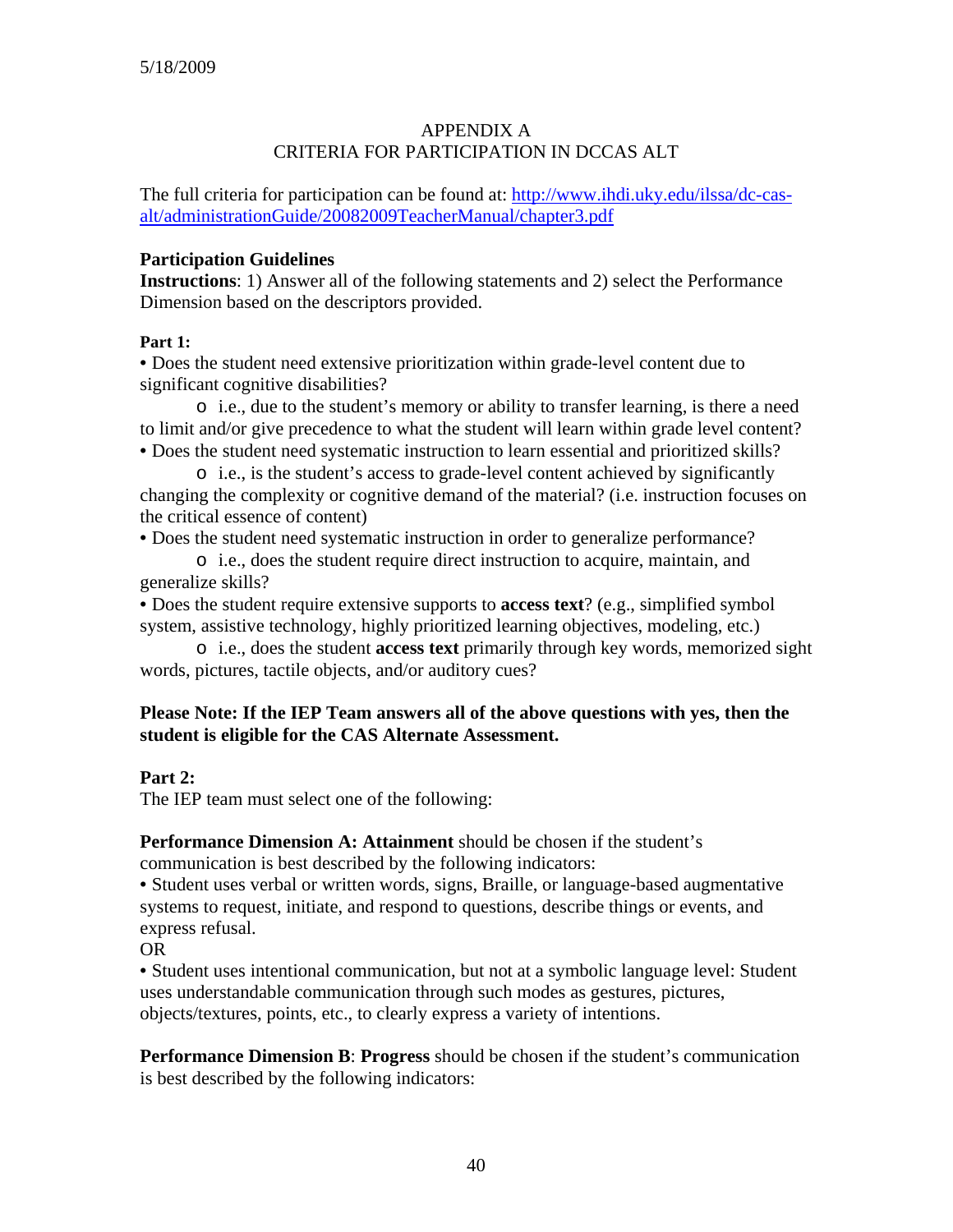• Student communicates primarily through cries, facial expressions, change in muscle tone but no clear use of objects/textures, regularized gestures, pictures, signs, etc., to communicate.

• Student alerts to sensory input from another person (auditory, visual, touch, movement) BUT requires actual physical assistance to follow simple directions. Or the student's response to sensory stimuli (e.g., sound/voice; sight/gesture; touch; movement; smell) is unclear.

# **Part 3:**

#### **Learner Characteristic Inventory Summary**

Once a student has been identified as being eligible for the Revised CAS-Alt, please complete the Learner Characteristic Inventory. A summary of the Learner Characteristic Inventory will be included in the student's portfolio. For more information see the Fall training materials or visit http://www.ihdi.uky.edu/ilssa/dc-cas-alt/.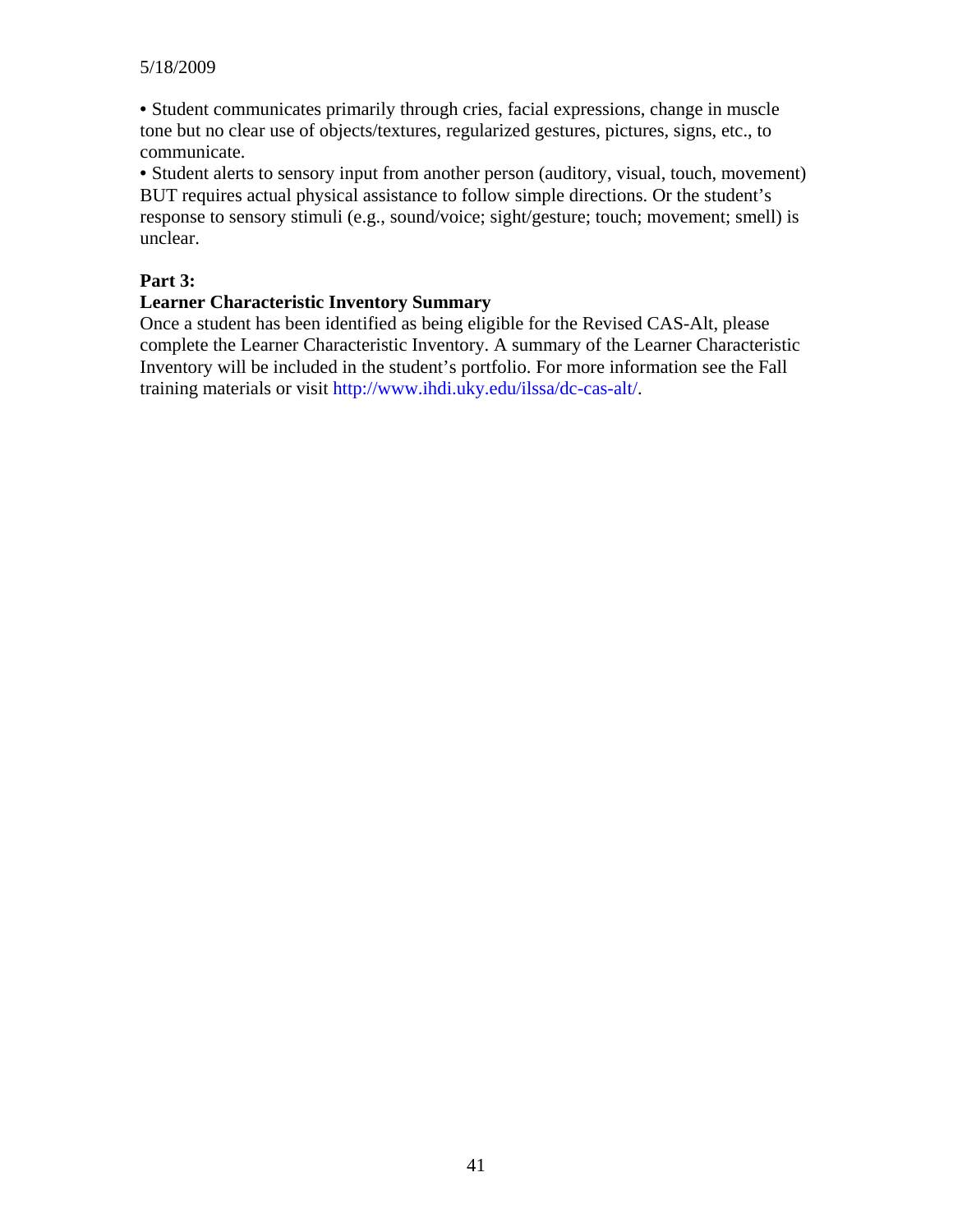#### APPENDIX B

# NCLB TARGETS: 2002-2014 [3](#page-41-0)

#### **Elementary Reading (Grades 3-6) – Annual Targets and (Six) Intermediate Goals for SY2002-2014 (Percentage Scoring at the Proficient or Above Level)**

|      |      |             |             |                |      |      |              |                |      |      |      | 100  |
|------|------|-------------|-------------|----------------|------|------|--------------|----------------|------|------|------|------|
|      |      |             |             |                |      |      |              |                |      | 86.8 | 86.8 |      |
|      |      |             |             |                |      |      |              |                |      | 5    | 5    |      |
|      |      |             |             |                |      |      |              | 73.6           | 73.6 |      |      |      |
|      |      |             |             |                |      |      |              | 9              | 9    |      |      |      |
|      |      |             |             |                |      | 60.5 | 60.5         |                |      |      |      |      |
|      |      |             |             |                |      | 3    | $\mathbf{3}$ |                |      |      |      |      |
|      |      |             |             | 47.3           | 47.3 |      |              |                |      |      |      |      |
|      |      |             |             | 7              | 7    |      |              |                |      |      |      |      |
|      |      | 34.2        | 34.2        |                |      |      |              |                |      |      |      |      |
|      |      | $\mathbf 1$ | $\mathbf 1$ |                |      |      |              |                |      |      |      |      |
| 21.0 | 21.0 |             |             |                |      |      |              |                |      |      |      |      |
| 5    | 5    |             |             |                |      |      |              |                |      |      |      |      |
|      |      |             |             |                |      |      |              |                |      |      |      |      |
|      |      |             |             | $\overline{2}$ |      | 3    |              | $\overline{4}$ |      | 5    |      | 6    |
| 2002 | 2003 | 2004        | 2005        | 2006           | 2007 | 2008 | 2009         | 2010           | 2011 | 2012 | 2013 | 2014 |

#### **Elementary Mathematics (Grades 3-6) – Annual Targets and (Six) Intermediate Goals for SY2002-2014 (Percentage Scoring at the Proficient or Above Level)**

|                          |                          |                        |           |                |           |           |                      |                |           |           |           | 100  |
|--------------------------|--------------------------|------------------------|-----------|----------------|-----------|-----------|----------------------|----------------|-----------|-----------|-----------|------|
|                          |                          |                        |           |                |           |           |                      |                |           | 85.0<br>7 | 85.0<br>7 |      |
|                          |                          |                        |           |                |           |           |                      | 70.1<br>4      | 70.1<br>4 |           |           |      |
|                          |                          |                        |           |                |           | 55.2<br>1 | 55.2<br>$\mathbf{1}$ |                |           |           |           |      |
|                          |                          |                        |           | 40.2<br>7      | 40.2<br>7 |           |                      |                |           |           |           |      |
|                          |                          | 25.3<br>$\overline{5}$ | 25.3<br>5 |                |           |           |                      |                |           |           |           |      |
| 10.4<br>$\boldsymbol{2}$ | 10.4<br>$\boldsymbol{2}$ |                        |           |                |           |           |                      |                |           |           |           |      |
|                          |                          |                        |           |                |           |           |                      |                |           |           |           |      |
|                          |                          |                        |           | $\overline{2}$ |           | 3         |                      | $\overline{4}$ |           | 5         |           | 6    |
| 2002                     | 2003                     | 2004                   | 2005      | 2006           | 2007      | 2008      | 2009                 | 2010           | 2011      | 2012      | 2013      | 2014 |

<span id="page-41-0"></span><sup>&</sup>lt;sup>3</sup> Annual goals and intermediate steps were adjusted based on the results of the first operational administration of the DC CAS in 2005-2006.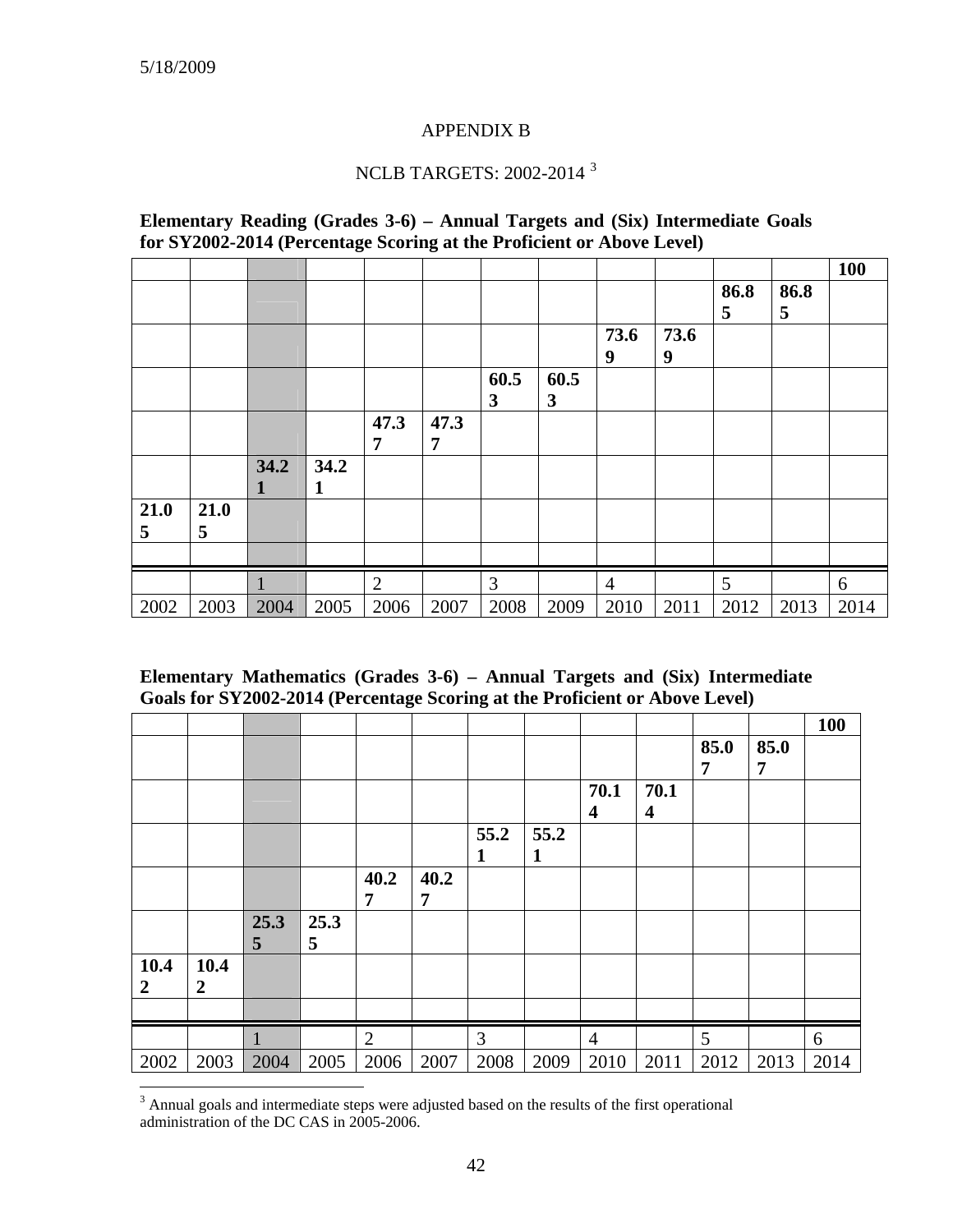#### NCLB TARGETS: 2002-2014

|       |       |       |       |                |       |       |       |                |       |       |       | <b>100</b> |
|-------|-------|-------|-------|----------------|-------|-------|-------|----------------|-------|-------|-------|------------|
|       |       |       |       |                |       |       |       |                |       | 85.90 | 85.90 |            |
|       |       |       |       |                |       |       |       | 71.79          | 71.79 |       |       |            |
|       |       |       |       |                |       | 57.69 | 57.69 |                |       |       |       |            |
|       |       |       |       | 43.58          | 43.58 |       |       |                |       |       |       |            |
|       |       | 29.48 | 29.48 |                |       |       |       |                |       |       |       |            |
| 15.38 | 15.38 |       |       |                |       |       |       |                |       |       |       |            |
|       |       |       |       |                |       |       |       |                |       |       |       |            |
|       |       |       |       | $\overline{2}$ |       | 3     |       | $\overline{4}$ |       | 5     |       | 6          |
| 2002  | 2003  | 2004  | 2005  | 2006           | 2007  | 2008  | 2009  | 2010           | 2011  | 2012  | 2013  | 2014       |

**Secondary Reading (Grades 7-11) – Annual Targets and (Six) Intermediate Goals for SY2002-2014 (Percentage Scoring at the Proficient or Above Level)** 

**Secondary Mathematics (Grades 7-11) – Annual Targets and (Six) Intermediate Goals for SY2002-2014 (Percentage Scoring at the Proficient or Above Level)** 

|      |      |      |      |                |      |      |      |                |      |                  |                         | <b>100</b> |
|------|------|------|------|----------------|------|------|------|----------------|------|------------------|-------------------------|------------|
|      |      |      |      |                |      |      |      |                |      | 85.1             | 85.1                    |            |
|      |      |      |      |                |      |      |      |                |      | $\boldsymbol{4}$ | $\overline{\mathbf{4}}$ |            |
|      |      |      |      |                |      |      |      | 70.2           | 70.2 |                  |                         |            |
|      |      |      |      |                |      |      |      | 7              | 7    |                  |                         |            |
|      |      |      |      |                |      | 55.4 | 55.4 |                |      |                  |                         |            |
|      |      |      |      |                |      | 1    | 1    |                |      |                  |                         |            |
|      |      |      |      | 40.5           | 40.5 |      |      |                |      |                  |                         |            |
|      |      |      |      | 4              | 4    |      |      |                |      |                  |                         |            |
|      |      | 25.6 | 25.6 |                |      |      |      |                |      |                  |                         |            |
|      |      | 8    | 8    |                |      |      |      |                |      |                  |                         |            |
| 10.8 | 10.8 |      |      |                |      |      |      |                |      |                  |                         |            |
| 1    |      |      |      |                |      |      |      |                |      |                  |                         |            |
|      |      |      |      |                |      |      |      |                |      |                  |                         |            |
|      |      |      |      | $\overline{2}$ |      | 3    |      | $\overline{4}$ |      | 5                |                         | 6          |
| 2002 | 2003 | 2004 | 2005 | 2006           | 2007 | 2008 | 2009 | 2010           | 2011 | 2012             | 2013                    | 2014       |